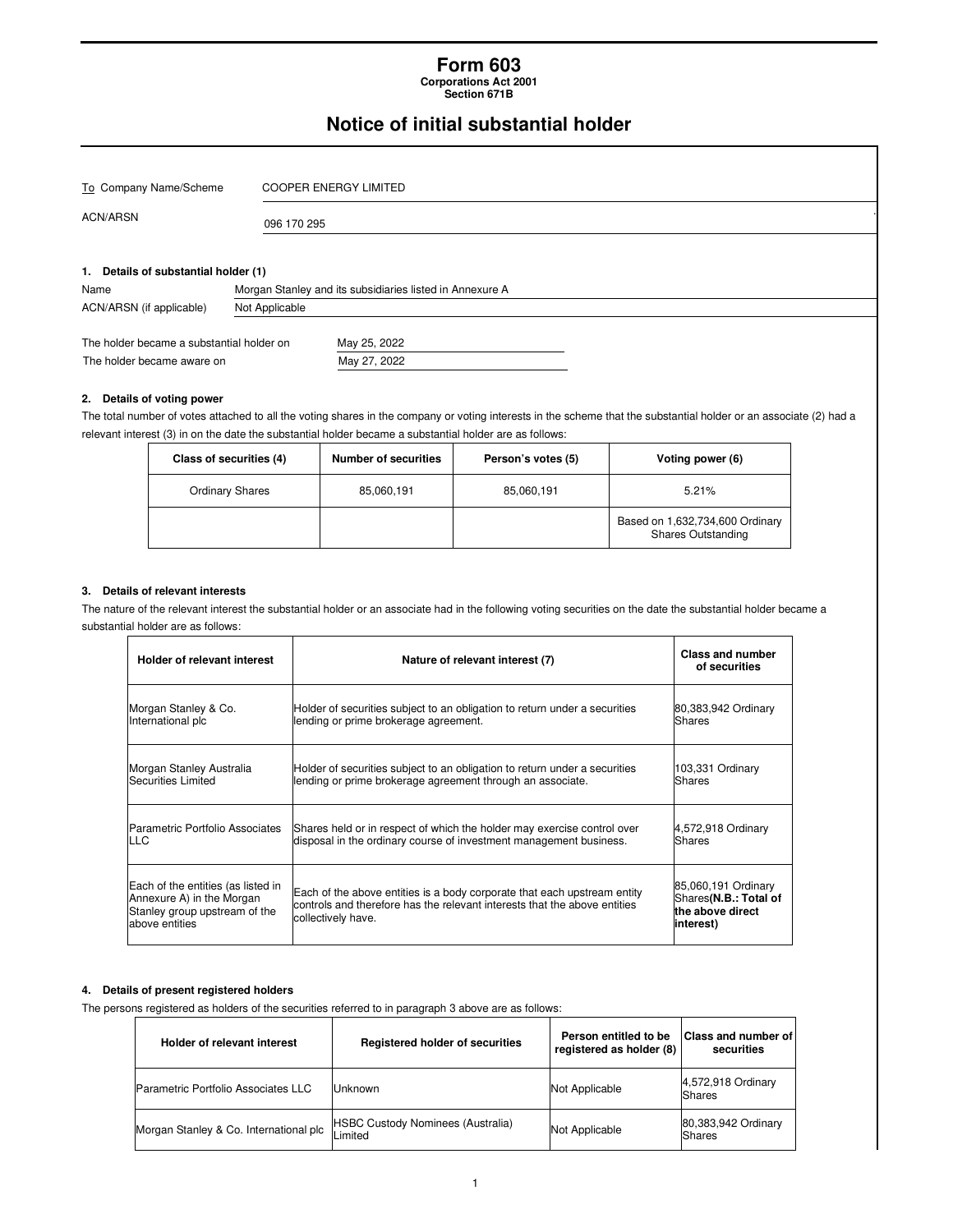| Morgan Stanley Australia Securities | Morgan Stanley Australia Securities | Not Applicable | 103,331 Ordinary |
|-------------------------------------|-------------------------------------|----------------|------------------|
| Limited                             | (Nominee) Pty Limited               |                | Shares           |

#### **5. Consideration**

The consideration paid for each relevant interest referred to in paragraph 3 above, and acquired in the four months prior to the day that the substantial holder became a substantial holder is as follows:

| Holder of relevant interest                 | Date of acquisition | Consideration (9) |                            | Class and number interest<br>of securities |
|---------------------------------------------|---------------------|-------------------|----------------------------|--------------------------------------------|
|                                             |                     | Cash              | Non-cash                   |                                            |
| Morgan Stanley Australia Securities Limited | 01/27/2022          | 1,405.99          | Buy                        | 4,726 Ordinary Shares                      |
| Morgan Stanley Australia Securities Limited | 01/27/2022          | 1,470.40          | Buy                        | 5,027 Ordinary Shares                      |
| Morgan Stanley Australia Securities Limited | 01/27/2022          | 2,673.45          | Buy                        | 9,140 Ordinary Shares                      |
| Morgan Stanley Australia Securities Limited | 01/27/2022          | 2,408.16          | Buy                        | 8,304 Ordinary Shares                      |
| Morgan Stanley Australia Securities Limited | 01/27/2022          | 1,630.76          | Buy                        | 5,528 Ordinary Shares                      |
| Morgan Stanley Australia Securities Limited | 01/27/2022          | 1,933.80          | Buy                        | 6,446 Ordinary Shares                      |
| Morgan Stanley Australia Securities Limited | 01/27/2022          | 1,465.96          | Buy                        | 5,099 Ordinary Shares                      |
| Morgan Stanley Australia Securities Limited | 01/27/2022          | 1,870.09          | Buy                        | 6,286 Ordinary Shares                      |
| Morgan Stanley Australia Securities Limited | 01/27/2022          | 1,096.20          | Buy                        | 3,654 Ordinary Shares                      |
| Morgan Stanley Australia Securities Limited | 01/27/2022          | 3,041.23          | Buy                        | 10,487 Ordinary Shares                     |
| Morgan Stanley Australia Securities Limited | 01/27/2022          | 1,028.68          | Buy                        | 3,578 Ordinary Shares                      |
| Morgan Stanley Australia Securities Limited | 01/27/2022          | 1,387.98          | Buy                        | 4,705 Ordinary Shares                      |
| Morgan Stanley & Co. International plc      | 01/28/2022          | N/A               | <b>Collateral Received</b> | 4,224 Ordinary Shares                      |
| Morgan Stanley Australia Securities Limited | 01/31/2022          | 561.38            | Buy                        | 1,887 Ordinary Shares                      |
| Morgan Stanley Australia Securities Limited | 01/31/2022          | 4,060.20          | Buy                        | 13,534 Ordinary Shares                     |
| Morgan Stanley Australia Securities Limited | 02/01/2022          | 4,474.80          | Buy                        | 14,916 Ordinary Shares                     |
| Morgan Stanley Australia Securities Limited | 02/01/2022          | 754.32            | Buy                        | 2,557 Ordinary Shares                      |
| Morgan Stanley Australia Securities Limited | 02/01/2022          | 68.74             | Buy                        | 233 Ordinary Shares                        |
| Morgan Stanley & Co. International plc      | 02/01/2022          | N/A               | <b>Collateral Received</b> | 817,991 Ordinary Shares                    |
| Morgan Stanley Australia Securities Limited | 02/02/2022          | 6,108.86          | Buy                        | 19,706 Ordinary Shares                     |
| Morgan Stanley Australia Securities Limited | 02/02/2022          | 3,818.91          | Buy                        | 12,521 Ordinary Shares                     |
| Morgan Stanley Australia Securities Limited | 02/02/2022          | 7,298.04          | Buy                        | 23,928 Ordinary Shares                     |
| Morgan Stanley Australia Securities Limited | 02/02/2022          | 7,024.22          | Buy                        | 22,843 Ordinary Shares                     |
| Morgan Stanley Australia Securities Limited | 02/02/2022          | 3,211.35          | Buy                        | 10,529 Ordinary Shares                     |
| Morgan Stanley Australia Securities Limited | 02/02/2022          | 829.60            | Buy                        | 2,720 Ordinary Shares                      |
| Morgan Stanley & Co. International plc      | 02/02/2022          | N/A               | <b>Collateral Received</b> | 15 Ordinary Shares                         |
| Morgan Stanley Australia Securities Limited | 02/03/2022          | 866.14            | Buy                        | 2,794 Ordinary Shares                      |
| Morgan Stanley Australia Securities Limited | 02/03/2022          | 8,575.99          | Buy                        | 28,118 Ordinary Shares                     |
| Morgan Stanley Australia Securities Limited | 02/03/2022          | 486.60            | Buy                        | 1,622 Ordinary Shares                      |
| Morgan Stanley Australia Securities Limited | 02/03/2022          | 1,437.56          | Buy                        | 4,675 Ordinary Shares                      |
| Morgan Stanley Australia Securities Limited | 02/03/2022          | 7,324.88          | Buy                        | 24,016 Ordinary Shares                     |
| Morgan Stanley Australia Securities Limited | 02/04/2022          | 0.60              | Buy                        | 2 Ordinary Shares                          |
| Morgan Stanley Australia Securities Limited | 02/04/2022          | 10,473.90         | Buy                        | 34,913 Ordinary Shares                     |
| Morgan Stanley Australia Securities Limited | 02/04/2022          | 286.20            | Buy                        | 954 Ordinary Shares                        |
| Morgan Stanley Australia Securities Limited | 02/07/2022          | 8,097.00          | Buy                        | 26,990 Ordinary Shares                     |
| Morgan Stanley Australia Securities Limited | 02/07/2022          | 1,732.50          | Buy                        | 5,775 Ordinary Shares                      |
| Morgan Stanley Australia Securities Limited | 02/07/2022          | 17.70             | Buy                        | 59 Ordinary Shares                         |
| Morgan Stanley & Co. International plc      | 02/07/2022          | N/A               | <b>Collateral Received</b> | 9 Ordinary Shares                          |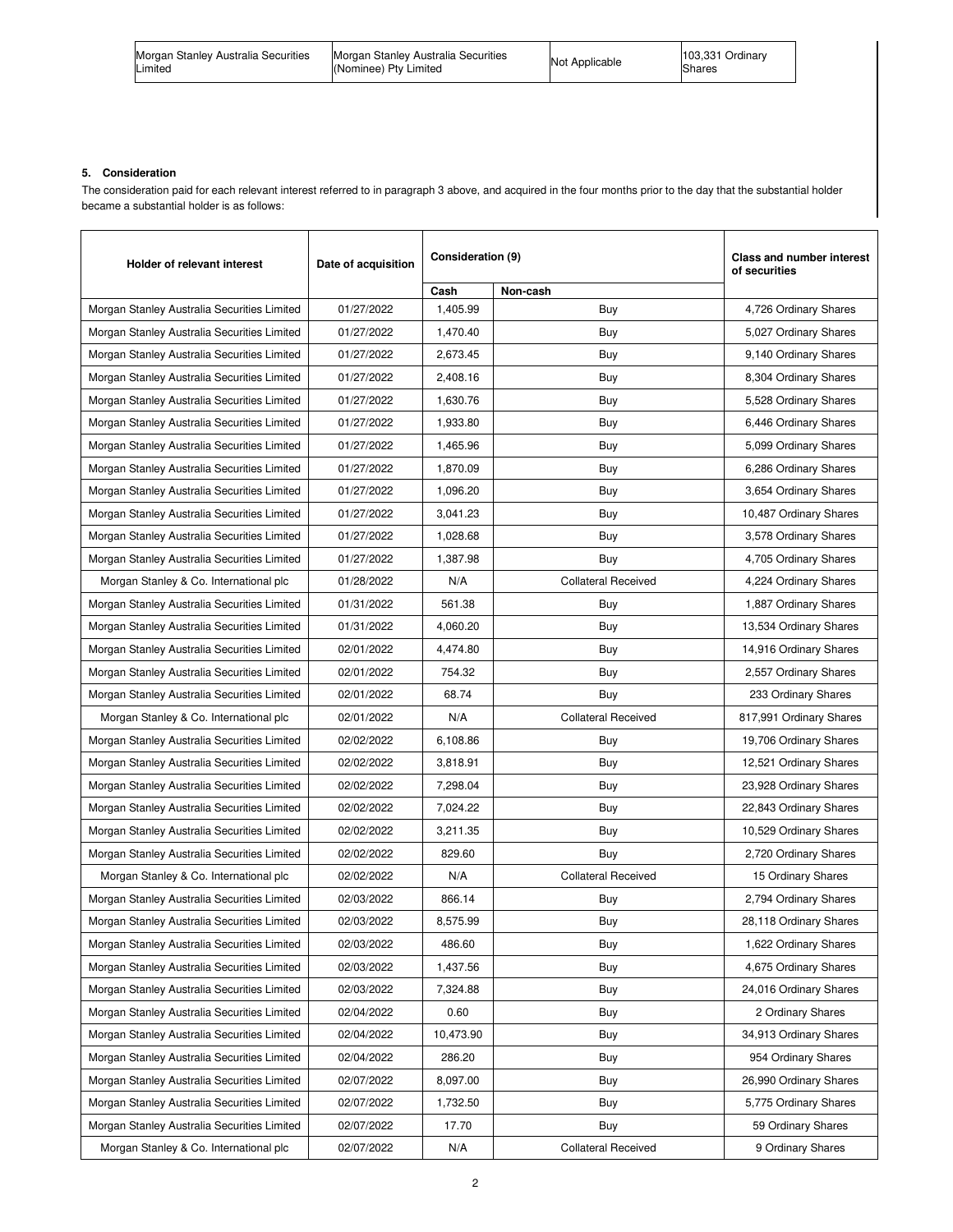| Morgan Stanley Australia Securities Limited | 02/08/2022 | 4,113.27  | Buy                        | 13,058 Ordinary Shares  |
|---------------------------------------------|------------|-----------|----------------------------|-------------------------|
| Morgan Stanley Australia Securities Limited | 02/08/2022 | 3,953.07  | Buy                        | 13,068 Ordinary Shares  |
| Morgan Stanley Australia Securities Limited | 02/08/2022 | 4,436.78  | Buy                        | 14,085 Ordinary Shares  |
| Morgan Stanley Australia Securities Limited | 02/08/2022 | 4,328.32  | Buy                        | 13,526 Ordinary Shares  |
| Morgan Stanley Australia Securities Limited | 02/08/2022 | 4,820.13  | Buy                        | 15,302 Ordinary Shares  |
| Morgan Stanley Australia Securities Limited | 02/09/2022 | 3,380.66  | Buy                        | 10,994 Ordinary Shares  |
| Morgan Stanley Australia Securities Limited | 02/09/2022 | 6,179.91  | Buy                        | 20,262 Ordinary Shares  |
| Morgan Stanley Australia Securities Limited | 02/09/2022 | 2.40      | Buy                        | 8 Ordinary Shares       |
|                                             |            |           |                            |                         |
| Morgan Stanley Australia Securities Limited | 02/09/2022 | 3,955.68  | Buy                        | 12,864 Ordinary Shares  |
| Morgan Stanley Australia Securities Limited | 02/09/2022 | 1,220.10  | Buy                        | 4,067 Ordinary Shares   |
| Morgan Stanley Australia Securities Limited | 02/09/2022 | 6,688.65  | Buy                        | 21,930 Ordinary Shares  |
| Morgan Stanley Australia Securities Limited | 02/09/2022 | 4,585.94  | Buy                        | 14,675 Ordinary Shares  |
| Morgan Stanley Australia Securities Limited | 02/09/2022 | 4,845.23  | Buy                        | 15,886 Ordinary Shares  |
| Morgan Stanley Australia Securities Limited | 02/09/2022 | 108.19    | Buy                        | 349 Ordinary Shares     |
| Morgan Stanley Australia Securities Limited | 02/09/2022 | 7,033.32  | Buy                        | 22,328 Ordinary Shares  |
| Morgan Stanley Australia Securities Limited | 02/09/2022 | 4,867.11  | Buy                        | 15,828 Ordinary Shares  |
| Morgan Stanley Australia Securities Limited | 02/10/2022 | 4.697.12  | Buy                        | 15,152 Ordinary Shares  |
| Morgan Stanley Australia Securities Limited | 02/11/2022 | 1,906.17  | Buy                        | 6,573 Ordinary Shares   |
| Morgan Stanley Australia Securities Limited | 02/14/2022 | 1,179.44  | Buy                        | 3,867 Ordinary Shares   |
| Morgan Stanley Australia Securities Limited | 02/15/2022 | 5,575.35  | Buy                        | 17,985 Ordinary Shares  |
| Morgan Stanley Australia Securities Limited | 02/15/2022 | 192.82    | Buy                        | 622 Ordinary Shares     |
| Morgan Stanley Australia Securities Limited | 02/15/2022 | 3,026.53  | Buy                        | 9,763 Ordinary Shares   |
| Morgan Stanley Australia Securities Limited | 02/16/2022 | 4,471.32  | Buy                        | 15,157 Ordinary Shares  |
| Morgan Stanley Australia Securities Limited | 02/16/2022 | 17,402.64 | Buy                        | 58,992 Ordinary Shares  |
| Morgan Stanley Australia Securities Limited | 02/17/2022 | 2,760.21  | Buy                        | 9,278 Ordinary Shares   |
|                                             |            |           |                            |                         |
| Morgan Stanley Australia Securities Limited | 02/17/2022 | 10,839.78 | Buy                        | 36,745 Ordinary Shares  |
| Morgan Stanley & Co. International plc      | 02/18/2022 | N/A       | <b>Collateral Received</b> | 3,930 Ordinary Shares   |
| Morgan Stanley Australia Securities Limited | 02/21/2022 | 2,303.66  | Buy                        | 8,083 Ordinary Shares   |
| Morgan Stanley Australia Securities Limited | 02/22/2022 | 7,240.81  | Buy                        | 26,093 Ordinary Shares  |
| Morgan Stanley Australia Securities Limited | 02/22/2022 | 899.08    | Buy                        | 3,211 Ordinary Shares   |
| Morgan Stanley Australia Securities Limited | 02/22/2022 | 36,837.63 | Buy                        | 133,955 Ordinary Shares |
| Morgan Stanley Australia Securities Limited | 02/23/2022 | 9,579.58  | Buy                        | 33,910 Ordinary Shares  |
| Morgan Stanley Australia Securities Limited | 02/23/2022 | 0.28      | Buy                        | 1 Ordinary Shares       |
| Morgan Stanley Australia Securities Limited | 02/23/2022 | 4,760.93  | Buy                        | 16,705 Ordinary Shares  |
| Morgan Stanley Australia Securities Limited | 02/23/2022 | 3,933.44  | Buy                        | 14,048 Ordinary Shares  |
| Morgan Stanley Australia Securities Limited | 02/23/2022 | 42.08     | Buy                        | 153 Ordinary Shares     |
| Morgan Stanley Australia Securities Limited | 02/24/2022 | 234.90    | Buy                        | 870 Ordinary Shares     |
| Morgan Stanley Australia Securities Limited | 02/24/2022 | 3,840.89  | Buy                        | 14,095 Ordinary Shares  |
| Morgan Stanley Australia Securities Limited | 02/24/2022 | 35,462.08 | Buy                        | 128,953 Ordinary Shares |
| Morgan Stanley Australia Securities Limited | 02/24/2022 | 11,828.72 | Buy                        | 42,626 Ordinary Shares  |
| Morgan Stanley Australia Securities Limited | 02/24/2022 | 1,021.76  | Buy                        | 3,682 Ordinary Shares   |
| Morgan Stanley Australia Securities Limited | 02/24/2022 | 61,206.48 | Buy                        | 222,569 Ordinary Shares |
| Morgan Stanley Australia Securities Limited | 02/24/2022 | 33,505.11 | Buy                        | 124,093 Ordinary Shares |
| Morgan Stanley Australia Securities Limited | 02/24/2022 | 8,593.02  | Buy                        | 31,826 Ordinary Shares  |
| Morgan Stanley Australia Securities Limited | 02/24/2022 | 1,087.66  | Buy                        | 4,066 Ordinary Shares   |
| Morgan Stanley Australia Securities Limited | 02/24/2022 | 18,634.13 | Buy                        | 67,150 Ordinary Shares  |
| Morgan Stanley Australia Securities Limited | 02/24/2022 | 22,505.45 | Buy                        | 81,838 Ordinary Shares  |
| Morgan Stanley Australia Securities Limited | 02/24/2022 | 10,314.36 | Buy                        | 36,837 Ordinary Shares  |
| Morgan Stanley Australia Securities Limited | 02/24/2022 | 9,625.50  | Buy                        | 35,650 Ordinary Shares  |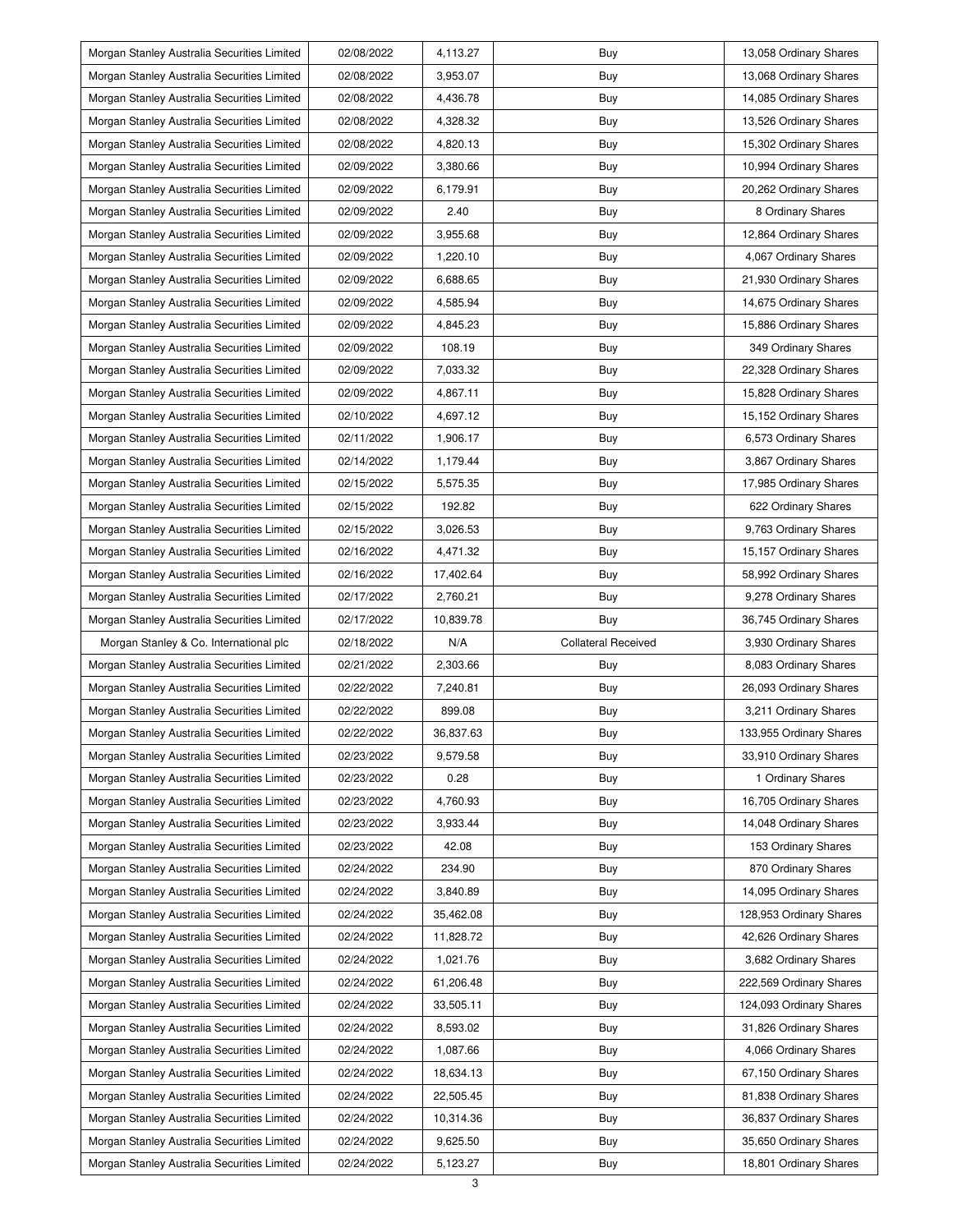| Morgan Stanley Australia Securities Limited | 02/25/2022 | 1.38       | Buy | 5 Ordinary Shares         |
|---------------------------------------------|------------|------------|-----|---------------------------|
| Morgan Stanley Australia Securities Limited | 02/28/2022 | 159.00     | Buy | 600 Ordinary Shares       |
| Morgan Stanley Australia Securities Limited | 02/28/2022 | 325.35     | Buy | 1,205 Ordinary Shares     |
| Morgan Stanley Australia Securities Limited | 03/01/2022 | 9,178.54   | Buy | 34,636 Ordinary Shares    |
| Parametric Portfolio Associates LLC         | 03/01/2022 | 553,048.58 | Buy | 2,014,382 Ordinary Shares |
| Morgan Stanley Australia Securities Limited | 03/01/2022 | 25,854.93  | Buy | 95,759 Ordinary Shares    |
| Morgan Stanley Australia Securities Limited | 03/01/2022 | 0.27       | Buy | 1 Ordinary Shares         |
| Morgan Stanley Australia Securities Limited | 03/02/2022 | 3,075.57   | Buy | 11,391 Ordinary Shares    |
| Morgan Stanley Australia Securities Limited | 03/02/2022 | 14,436.40  | Buy | 52,496 Ordinary Shares    |
| Morgan Stanley Australia Securities Limited | 03/02/2022 | 1,998.00   | Buy | 7,400 Ordinary Shares     |
| Morgan Stanley Australia Securities Limited | 03/02/2022 | 1,642.48   | Buy | 5,866 Ordinary Shares     |
| Morgan Stanley Australia Securities Limited | 03/02/2022 | 440.09     | Buy | 1,615 Ordinary Shares     |
| Morgan Stanley Australia Securities Limited | 03/02/2022 | 3,946.32   | Buy | 14,616 Ordinary Shares    |
| Morgan Stanley Australia Securities Limited | 03/02/2022 | 818.68     | Buy | 2,977 Ordinary Shares     |
| Morgan Stanley Australia Securities Limited | 03/03/2022 | 16,695.18  | Buy | 61,834 Ordinary Shares    |
| Morgan Stanley Australia Securities Limited | 03/03/2022 | 37.61      | Buy | 138 Ordinary Shares       |
| Morgan Stanley Australia Securities Limited | 03/03/2022 | 4.32       | Buy | 16 Ordinary Shares        |
| Morgan Stanley Australia Securities Limited | 03/03/2022 | 11.00      | Buy | 40 Ordinary Shares        |
| Morgan Stanley Australia Securities Limited | 03/03/2022 | 5,477.73   | Buy | 19,919 Ordinary Shares    |
| Morgan Stanley Australia Securities Limited | 03/03/2022 | 2,438.37   | Buy | 9,031 Ordinary Shares     |
| Morgan Stanley Australia Securities Limited | 03/04/2022 | 1,856.25   | Buy | 6,875 Ordinary Shares     |
| Morgan Stanley Australia Securities Limited | 03/04/2022 | 0.28       | Buy | 1 Ordinary Shares         |
| Morgan Stanley Australia Securities Limited | 03/04/2022 | 20.63      | Buy | 75 Ordinary Shares        |
| Morgan Stanley Australia Securities Limited | 03/07/2022 | 19,594.12  | Buy | 69,979 Ordinary Shares    |
| Morgan Stanley Australia Securities Limited | 03/07/2022 | 722.98     | Buy | 2,629 Ordinary Shares     |
| Morgan Stanley Australia Securities Limited | 03/07/2022 | 1,019.26   | Buy | 3,673 Ordinary Shares     |
| Morgan Stanley Australia Securities Limited | 03/07/2022 | 9,287.30   | Buy | 32,587 Ordinary Shares    |
| Morgan Stanley Australia Securities Limited | 03/08/2022 | 1,629.06   | Buy | 5,716 Ordinary Shares     |
| Morgan Stanley Australia Securities Limited | 03/08/2022 | 1,841.34   | Buy | 6,518 Ordinary Shares     |
| Morgan Stanley & Co. International plc      | 03/08/2022 | 36,971.39  | Buy | 132,477 Ordinary Shares   |
| Morgan Stanley Australia Securities Limited | 03/08/2022 | 1,529.31   | Buy | 5,366 Ordinary Shares     |
| Morgan Stanley Australia Securities Limited | 03/08/2022 | 501.88     | Buy | 1,825 Ordinary Shares     |
| Morgan Stanley Australia Securities Limited | 03/08/2022 | 1,227.21   | Buy | 4,306 Ordinary Shares     |
| Morgan Stanley Australia Securities Limited | 03/08/2022 | 839.44     | Buy | 2,998 Ordinary Shares     |
| Morgan Stanley & Co. International plc      | 03/08/2022 | 12,052.22  | Buy | 43,303 Ordinary Shares    |
| Morgan Stanley Australia Securities Limited | 03/08/2022 | 5,876.70   | Buy | 20,620 Ordinary Shares    |
| Morgan Stanley Australia Securities Limited | 03/08/2022 | 1,976.98   | Buy | 7,189 Ordinary Shares     |
| Morgan Stanley Australia Securities Limited | 03/08/2022 | 3,843.65   | Buy | 13,851 Ordinary Shares    |
| Morgan Stanley Australia Securities Limited | 03/08/2022 | 3,387.16   | Buy | 12,097 Ordinary Shares    |
| Morgan Stanley Australia Securities Limited | 03/08/2022 | 1,237.65   | Buy | 4,460 Ordinary Shares     |
| Morgan Stanley Australia Securities Limited | 03/08/2022 | 3,746.53   | Buy | 13,501 Ordinary Shares    |
| Morgan Stanley Australia Securities Limited | 03/09/2022 | 806.55     | Buy | 2,830 Ordinary Shares     |
| Morgan Stanley Australia Securities Limited | 03/09/2022 | 0.28       | Buy | 1 Ordinary Shares         |
| Morgan Stanley Australia Securities Limited | 03/09/2022 | 767.92     | Buy | 2,648 Ordinary Shares     |
| Morgan Stanley Australia Securities Limited | 03/09/2022 | 3,778.44   | Buy | 13,616 Ordinary Shares    |
| Morgan Stanley Australia Securities Limited | 03/10/2022 | 4,461.39   | Buy | 15,654 Ordinary Shares    |
| Morgan Stanley Australia Securities Limited | 03/10/2022 | 3,836.56   | Buy | 13,702 Ordinary Shares    |
| Morgan Stanley Australia Securities Limited | 03/10/2022 | 1,069.61   | Buy | 3,753 Ordinary Shares     |
| Morgan Stanley Australia Securities Limited | 03/10/2022 | 3,446.52   | Buy | 12,309 Ordinary Shares    |
| Morgan Stanley Australia Securities Limited | 03/11/2022 | 441.84     | Buy | 1,578 Ordinary Shares     |
|                                             |            |            |     |                           |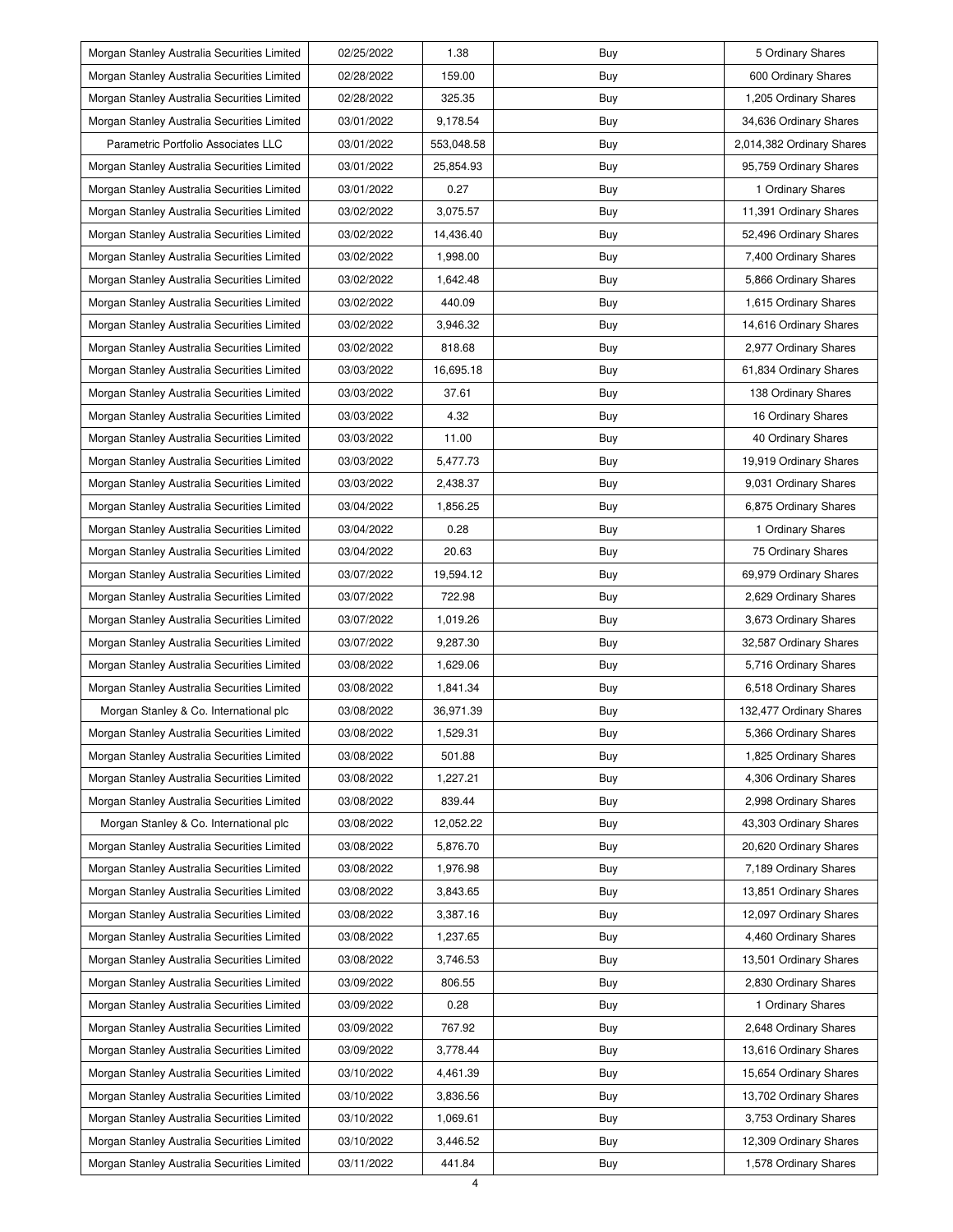| Morgan Stanley Australia Securities Limited | 03/11/2022 | 4,986.36   | Buy                        | 17,496 Ordinary Shares     |
|---------------------------------------------|------------|------------|----------------------------|----------------------------|
| Morgan Stanley Australia Securities Limited | 03/11/2022 | 2,504.01   | Buy                        | 8,786 Ordinary Shares      |
| Morgan Stanley Australia Securities Limited | 03/11/2022 | 5,027.40   | Buy                        | 17,640 Ordinary Shares     |
| Morgan Stanley Australia Securities Limited | 03/11/2022 | 0.86       | Buy                        | 3 Ordinary Shares          |
| Morgan Stanley Australia Securities Limited | 03/11/2022 | 482.16     | Buy                        | 1,722 Ordinary Shares      |
| Morgan Stanley Australia Securities Limited | 03/18/2022 | 6.44       | Buy                        | 23 Ordinary Shares         |
| Morgan Stanley Australia Securities Limited | 03/18/2022 | 381.08     | Buy                        | 1,361 Ordinary Shares      |
| Morgan Stanley Australia Securities Limited | 03/18/2022 | 575.70     | Buy                        | 2,020 Ordinary Shares      |
| Morgan Stanley Australia Securities Limited | 03/18/2022 | 21.95      | Buy                        | 77 Ordinary Shares         |
| Morgan Stanley Australia Securities Limited | 03/18/2022 | 486.18     | Buy                        | 1,721 Ordinary Shares      |
| Morgan Stanley Australia Securities Limited | 03/21/2022 | 1,931.45   | Buy                        | 6,777 Ordinary Shares      |
| Morgan Stanley Australia Securities Limited | 03/22/2022 | 992.88     | Buy                        | 3,546 Ordinary Shares      |
| Morgan Stanley Australia Securities Limited | 03/22/2022 | 4,167.72   | Buy                        | 14,753 Ordinary Shares     |
| Morgan Stanley Australia Securities Limited | 03/23/2022 | 9,123.71   | Buy                        | 32,013 Ordinary Shares     |
| Morgan Stanley Australia Securities Limited | 03/23/2022 | 1,330.00   | Buy                        | 4,750 Ordinary Shares      |
| Morgan Stanley & Co. International plc      | 03/23/2022 | 2,269.74   | Buy                        | 7,964 Ordinary Shares      |
| Morgan Stanley Australia Securities Limited | 03/23/2022 | 6,655.04   | Buy                        | 23,351 Ordinary Shares     |
| Morgan Stanley Australia Securities Limited | 03/24/2022 | 4,470.76   | Buy                        | 15,967 Ordinary Shares     |
| Morgan Stanley Australia Securities Limited | 03/24/2022 | 454.44     | Buy                        | 1,623 Ordinary Shares      |
| Morgan Stanley & Co. International plc      | 03/24/2022 | 2,289.63   | Buy                        | 8,073 Ordinary Shares      |
| Morgan Stanley Australia Securities Limited | 03/24/2022 | 16,893.38  | Buy                        | 59,275 Ordinary Shares     |
| Morgan Stanley & Co. International plc      | 03/24/2022 | N/A        | <b>Collateral Received</b> | 31,215,989 Ordinary Shares |
| Morgan Stanley Australia Securities Limited | 03/25/2022 | 565.00     | Buy                        | 2,000 Ordinary Shares      |
| Morgan Stanley Australia Securities Limited | 03/25/2022 | 243.96     | Buy                        | 856 Ordinary Shares        |
| Morgan Stanley Australia Securities Limited | 03/25/2022 | 3,206.25   | Buy                        | 11,250 Ordinary Shares     |
| Morgan Stanley & Co. International plc      | 03/25/2022 | 1,076.45   | Buy                        | 3,777 Ordinary Shares      |
| Morgan Stanley & Co. International plc      | 03/25/2022 | 1,213.62   | Buy                        | 4,296 Ordinary Shares      |
| Morgan Stanley Australia Securities Limited | 03/25/2022 | 2,422.50   | Buy                        | 8,500 Ordinary Shares      |
| Morgan Stanley Australia Securities Limited | 03/28/2022 | 113.68     | Buy                        | 406 Ordinary Shares        |
| Morgan Stanley Australia Securities Limited | 03/28/2022 | 180.88     | Buy                        | 646 Ordinary Shares        |
| Morgan Stanley Australia Securities Limited | 03/28/2022 | 1,878.44   | Buy                        | 6,591 Ordinary Shares      |
| Morgan Stanley Australia Securities Limited | 03/28/2022 | 3,183.78   | Buy                        | 11,270 Ordinary Shares     |
| Morgan Stanley Australia Securities Limited | 03/28/2022 | 224.00     | Buy                        | 800 Ordinary Shares        |
| Morgan Stanley Australia Securities Limited | 03/28/2022 | 411.60     | Buy                        | 1,470 Ordinary Shares      |
| Parametric Portfolio Associates LLC         | 03/28/2022 | N/A        | Transfer In                | 1,893,812 Ordinary Shares  |
| Morgan Stanley Australia Securities Limited | 03/29/2022 | 540.36     | <b>Buy</b>                 | 1,896 Ordinary Shares      |
| Morgan Stanley Australia Securities Limited | 03/29/2022 | 4,742.89   | Buy                        | 16,789 Ordinary Shares     |
| Morgan Stanley Australia Securities Limited | 03/29/2022 | 28.00      | Buy                        | 100 Ordinary Shares        |
| Morgan Stanley Australia Securities Limited | 03/29/2022 | 3,420.00   | Buy                        | 12,000 Ordinary Shares     |
| Morgan Stanley & Co. International plc      | 03/29/2022 | 1,959.72   | Buy                        | 6,791 Ordinary Shares      |
| Morgan Stanley Australia Securities Limited | 03/29/2022 | 841.58     | Buy                        | 2,902 Ordinary Shares      |
| Morgan Stanley & Co. International plc      | 03/29/2022 | N/A        | Borrow                     | 226,692 Ordinary Shares    |
| Morgan Stanley & Co. International plc      | 03/29/2022 | N/A        | <b>Collateral Received</b> | 12,926 Ordinary Shares     |
| Morgan Stanley Australia Securities Limited | 03/30/2022 | 232.00     | Buy                        | 800 Ordinary Shares        |
| Morgan Stanley Australia Securities Limited | 03/30/2022 | 6,615.77   | Buy                        | 22,813 Ordinary Shares     |
| Morgan Stanley Australia Securities Limited | 03/30/2022 | 5,957.64   | Buy                        | 20,368 Ordinary Shares     |
| Morgan Stanley Australia Securities Limited | 03/30/2022 | 1,536.11   | Buy                        | 5,343 Ordinary Shares      |
| Morgan Stanley & Co. International plc      | 03/30/2022 | 35,341.20  | Buy                        | 117,804 Ordinary Shares    |
| Morgan Stanley Australia Securities Limited |            |            |                            |                            |
|                                             | 03/30/2022 | 100,280.83 | Buy                        | 339,935 Ordinary Shares    |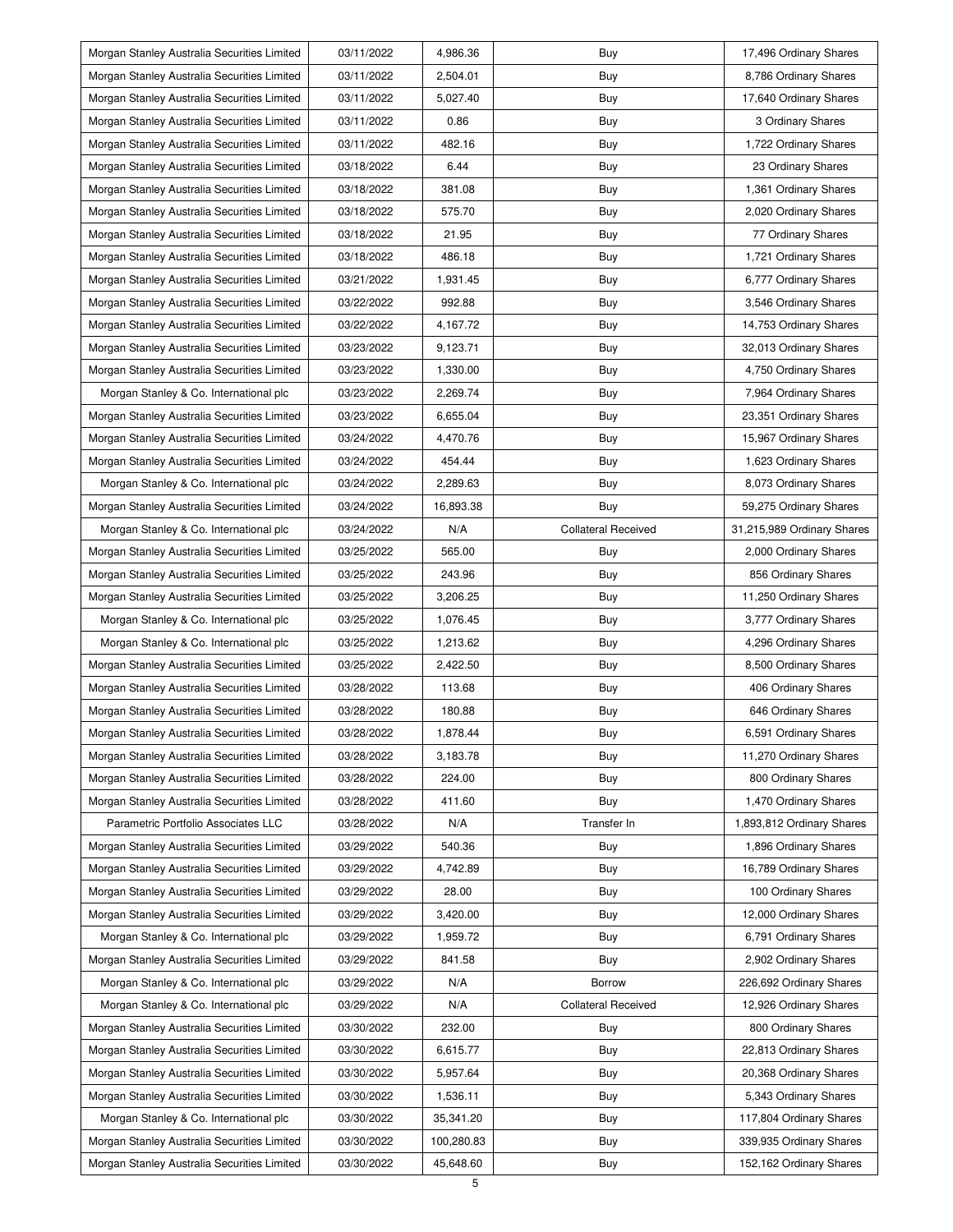| Morgan Stanley & Co. International plc      | 03/30/2022 | N/A       | <b>Collateral Received</b> | 30,363,179 Ordinary Shares |
|---------------------------------------------|------------|-----------|----------------------------|----------------------------|
| Morgan Stanley Australia Securities Limited | 03/31/2022 | 18,509.25 | Buy                        | 63,825 Ordinary Shares     |
| Morgan Stanley Australia Securities Limited | 03/31/2022 | 13,595.37 | Buy                        | 46,086 Ordinary Shares     |
| Morgan Stanley Australia Securities Limited | 03/31/2022 | 0.59      | Buy                        | 2 Ordinary Shares          |
| Morgan Stanley & Co. International plc      | 03/31/2022 | N/A       | <b>Borrow</b>              | 90,993 Ordinary Shares     |
| Morgan Stanley & Co. International plc      | 03/31/2022 | N/A       | <b>Collateral Received</b> | 3,797 Ordinary Shares      |
| Morgan Stanley Australia Securities Limited | 03/31/2022 | N/A       | Borrow                     | 91,000 Ordinary Shares     |
| Morgan Stanley Australia Securities Limited | 04/01/2022 | 5,065.14  | Buy                        | 17,466 Ordinary Shares     |
| Morgan Stanley Australia Securities Limited | 04/01/2022 | 1,305.29  | Buy                        | 4,501 Ordinary Shares      |
| Morgan Stanley Australia Securities Limited | 04/04/2022 | 10,777.27 | Buy                        | 37,163 Ordinary Shares     |
| Morgan Stanley Australia Securities Limited | 04/04/2022 | 4,784.02  | Buy                        | 16,217 Ordinary Shares     |
| Morgan Stanley Australia Securities Limited | 04/05/2022 | 4,286.49  | Buy                        | 14,781 Ordinary Shares     |
| Morgan Stanley & Co. International plc      | 04/05/2022 | N/A       | <b>Collateral Received</b> | 106,882 Ordinary Shares    |
| Morgan Stanley Australia Securities Limited | 04/06/2022 | 1,295.56  | Buy                        | 4,627 Ordinary Shares      |
| Morgan Stanley Australia Securities Limited | 04/06/2022 | 3,872.40  | Buy                        | 13,830 Ordinary Shares     |
| Morgan Stanley Australia Securities Limited | 04/06/2022 | 95.20     | Buy                        | 340 Ordinary Shares        |
| Morgan Stanley Australia Securities Limited | 04/06/2022 | 1,809.53  | Buy                        | 6,294 Ordinary Shares      |
| Morgan Stanley Australia Securities Limited | 04/06/2022 | 1,664.60  | Buy                        | 5,740 Ordinary Shares      |
| Morgan Stanley & Co. International plc      | 04/06/2022 | N/A       | Collateral Received        | 202,654 Ordinary Shares    |
| Morgan Stanley Australia Securities Limited | 04/07/2022 | 18,267.15 | Buy                        | 66,426 Ordinary Shares     |
| Morgan Stanley Australia Securities Limited | 04/07/2022 | 229.35    | Buy                        | 834 Ordinary Shares        |
| Morgan Stanley & Co. International plc      | 04/07/2022 | N/A       | <b>Collateral Received</b> | 134,418 Ordinary Shares    |
| Morgan Stanley Australia Securities Limited | 04/08/2022 | 8,348.79  | Buy                        | 29,294 Ordinary Shares     |
| Morgan Stanley Australia Securities Limited | 04/08/2022 | 36,105.16 | Buy                        | 128,947 Ordinary Shares    |
| Morgan Stanley Australia Securities Limited | 04/08/2022 | 30,780.00 | Buy                        | 108,000 Ordinary Shares    |
| Morgan Stanley Australia Securities Limited | 04/08/2022 | 1.71      | Buy                        | 6 Ordinary Shares          |
| Morgan Stanley Australia Securities Limited | 04/08/2022 | 9,826.03  | Buy                        | 35,731 Ordinary Shares     |
| Morgan Stanley Australia Securities Limited | 04/11/2022 | 3,429.72  | Buy                        | 12,249 Ordinary Shares     |
| Morgan Stanley Australia Securities Limited | 04/11/2022 | 2,494.24  | Buy                        | 8,908 Ordinary Shares      |
| Morgan Stanley & Co. International plc      | 04/13/2022 | 5,851.82  | Buy                        | 20,484 Ordinary Shares     |
| Morgan Stanley & Co. International plc      | 04/13/2022 | 503.41    | Buy                        | 1,751 Ordinary Shares      |
| Morgan Stanley Australia Securities Limited | 04/13/2022 | 2.00      | Buy                        | 7 Ordinary Shares          |
| Morgan Stanley Australia Securities Limited | 04/14/2022 | 300.15    | Buy                        | 1,035 Ordinary Shares      |
| Morgan Stanley Australia Securities Limited | 04/14/2022 | 6,070.28  | Buy                        | 20,932 Ordinary Shares     |
| Morgan Stanley Australia Securities Limited | 04/19/2022 | 0.60      | Buy                        | 2 Ordinary Shares          |
| Morgan Stanley Australia Securities Limited | 04/19/2022 | 8,958.27  | Buy                        | 30,367 Ordinary Shares     |
| Morgan Stanley Australia Securities Limited | 04/19/2022 | 27,250.72 | Buy                        | 93,968 Ordinary Shares     |
| Morgan Stanley Australia Securities Limited | 04/19/2022 | 4,349.71  | Buy                        | 14,999 Ordinary Shares     |
| Morgan Stanley Australia Securities Limited | 04/19/2022 | 25,055.70 | Buy                        | 83,519 Ordinary Shares     |
| Morgan Stanley Australia Securities Limited | 04/19/2022 | 5,035.25  | Buy                        | 16,509 Ordinary Shares     |
| Morgan Stanley Australia Securities Limited | 04/20/2022 | 279.62    | Buy                        | 902 Ordinary Shares        |
| Morgan Stanley Australia Securities Limited | 04/20/2022 | 2,225.48  | Buy                        | 7,065 Ordinary Shares      |
| Morgan Stanley Australia Securities Limited | 04/20/2022 | 12,435.03 | Buy                        | 40,113 Ordinary Shares     |
| Morgan Stanley Australia Securities Limited | 04/20/2022 | 11,934.65 | Buy                        | 39,130 Ordinary Shares     |
| Morgan Stanley Australia Securities Limited |            | 12,228.88 | Buy                        | 39,448 Ordinary Shares     |
|                                             | 04/21/2022 |           |                            |                            |
| Morgan Stanley Australia Securities Limited | 04/21/2022 | 5,518.49  | Buy                        | 17,519 Ordinary Shares     |
| Morgan Stanley & Co. International plc      | 04/21/2022 | 5,520.84  | Buy                        | 17,956 Ordinary Shares     |
| Morgan Stanley Australia Securities Limited | 04/21/2022 | 719.80    | Buy                        | 2,360 Ordinary Shares      |
| Morgan Stanley Australia Securities Limited | 04/21/2022 | 8,553.21  | Buy                        | 27,591 Ordinary Shares     |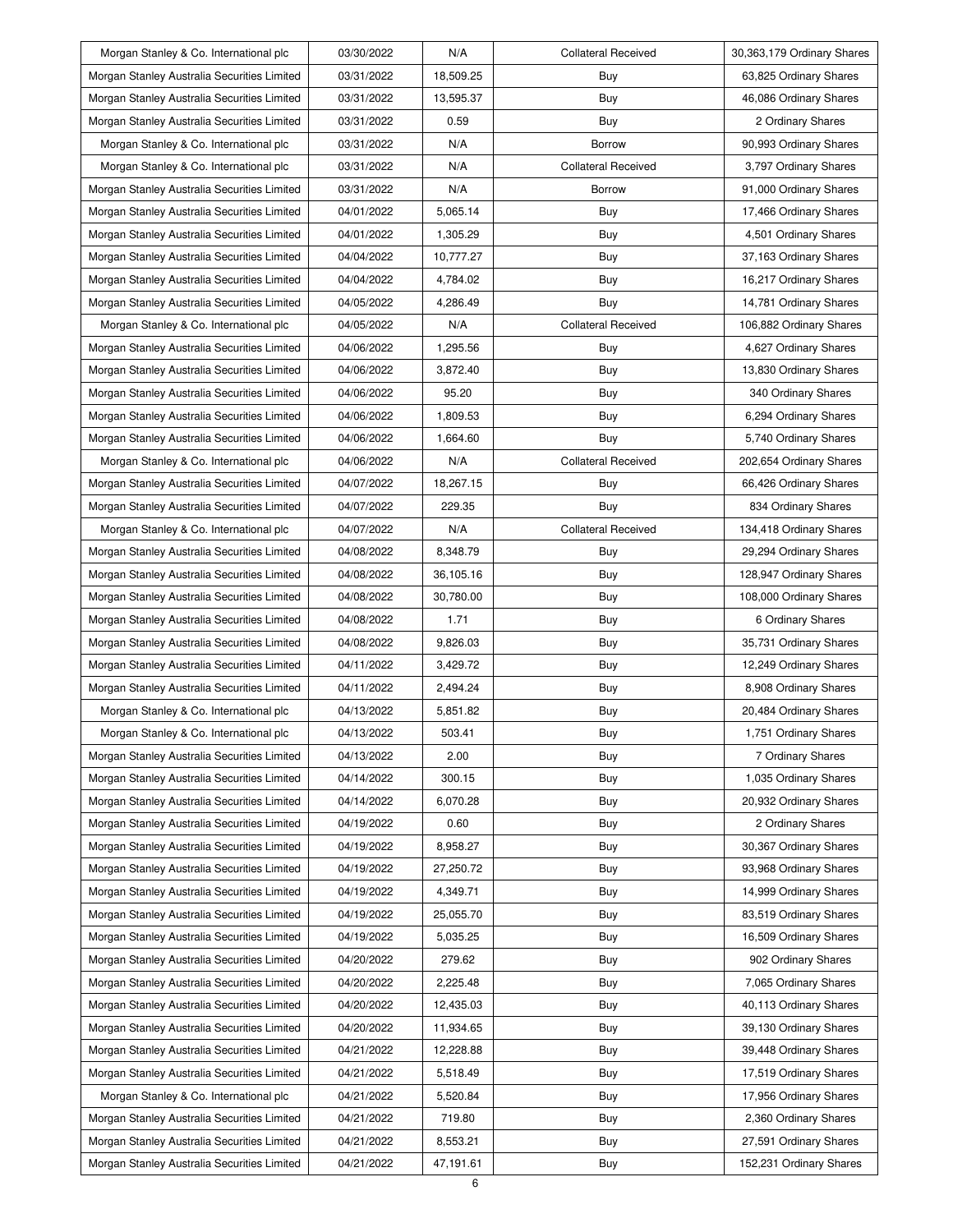| Morgan Stanley Australia Securities Limited | 04/21/2022 | 8,599.17  | Buy           | 28,194 Ordinary Shares  |
|---------------------------------------------|------------|-----------|---------------|-------------------------|
| Morgan Stanley Australia Securities Limited | 04/22/2022 | 7,623.78  | Buy           | 24,996 Ordinary Shares  |
| Morgan Stanley Australia Securities Limited | 04/22/2022 | 7,755.24  | Buy           | 25,427 Ordinary Shares  |
| Morgan Stanley Australia Securities Limited | 04/26/2022 | 6,299.67  | Buy           | 21,723 Ordinary Shares  |
| Morgan Stanley Australia Securities Limited | 04/26/2022 | 170.51    | Buy           | 578 Ordinary Shares     |
| Morgan Stanley Australia Securities Limited | 04/27/2022 | 51,452.67 | Buy           | 177,423 Ordinary Shares |
| Morgan Stanley Australia Securities Limited | 04/27/2022 | 30,354.21 | Buy           | 106,506 Ordinary Shares |
| Morgan Stanley Australia Securities Limited | 04/27/2022 | 168.15    | Buy           | 590 Ordinary Shares     |
| Morgan Stanley & Co. International plc      | 04/27/2022 | N/A       | Borrow        | 30,479 Ordinary Shares  |
| Morgan Stanley & Co. International plc      | 04/28/2022 | N/A       | Borrow        | 63,771 Ordinary Shares  |
| Morgan Stanley Australia Securities Limited | 04/29/2022 | 1,473.74  | Buy           | 5,171 Ordinary Shares   |
| Morgan Stanley Australia Securities Limited | 04/29/2022 | 3,924.17  | Buy           | 13,769 Ordinary Shares  |
| Morgan Stanley Australia Securities Limited | 04/29/2022 | 4,669.29  | Buy           | 16,101 Ordinary Shares  |
| Morgan Stanley Australia Securities Limited | 04/29/2022 | 1,594.19  | Buy           | 5,545 Ordinary Shares   |
| Morgan Stanley Australia Securities Limited | 04/29/2022 | 23.01     | Buy           | 78 Ordinary Shares      |
| Morgan Stanley Australia Securities Limited | 05/02/2022 | 3,014.16  | Buy           | 10,576 Ordinary Shares  |
| Morgan Stanley Australia Securities Limited | 05/02/2022 | 3,451.64  | Buy           | 12,111 Ordinary Shares  |
| Morgan Stanley Australia Securities Limited | 05/02/2022 | 5,626.29  | Buy           | 19,401 Ordinary Shares  |
| Morgan Stanley Australia Securities Limited | 05/02/2022 | 2,360.37  | Buy           | 8,282 Ordinary Shares   |
| Morgan Stanley & Co. International plc      | 05/02/2022 | N/A       | Borrow        | 34,159 Ordinary Shares  |
| Morgan Stanley & Co. International plc      | 05/03/2022 | 10,616.51 | Buy           | 36,927 Ordinary Shares  |
| Morgan Stanley & Co. International plc      | 05/03/2022 | 38,382.90 | Buy           | 135,454 Ordinary Shares |
| Morgan Stanley Australia Securities Limited | 05/03/2022 | 4,847.36  | Buy           | 17,312 Ordinary Shares  |
| Morgan Stanley Australia Securities Limited | 05/03/2022 | 2,010.39  | Buy           | 7,054 Ordinary Shares   |
| Morgan Stanley Australia Securities Limited | 05/04/2022 | 1,051.40  | Buy           | 3,755 Ordinary Shares   |
| Morgan Stanley Australia Securities Limited | 05/04/2022 | 4,939.48  | Buy           | 17,641 Ordinary Shares  |
| Morgan Stanley & Co. International plc      | 05/04/2022 | 47,383.06 | Buy           | 168,691 Ordinary Shares |
| Morgan Stanley & Co. International plc      | 05/04/2022 | 1,727.99  | Buy           | 6,227 Ordinary Shares   |
| Morgan Stanley & Co. International plc      | 05/05/2022 | 1,257.63  | Buy           | 4,532 Ordinary Shares   |
| Morgan Stanley Australia Securities Limited | 05/05/2022 | 4,303.04  | Buy           | 15,368 Ordinary Shares  |
| Morgan Stanley & Co. International plc      | 05/05/2022 | 47,586.59 | Buy           | 170,413 Ordinary Shares |
| Morgan Stanley Australia Securities Limited | 05/05/2022 | 942.20    | Buy           | 3,365 Ordinary Shares   |
| Morgan Stanley Australia Securities Limited | 05/09/2022 | 685.30    | Buy           | 2,492 Ordinary Shares   |
| Morgan Stanley Australia Securities Limited | 05/09/2022 | 3,906.93  | Buy           | 14,207 Ordinary Shares  |
| Morgan Stanley & Co. International plc      | 05/10/2022 | N/A       | Borrow        | 50,476 Ordinary Shares  |
| Morgan Stanley & Co. International plc      | 05/11/2022 | N/A       | Borrow        | 36,504 Ordinary Shares  |
| Morgan Stanley Australia Securities Limited | 05/12/2022 | 1,026.00  | Buy           | 3,800 Ordinary Shares   |
| Morgan Stanley & Co. International plc      | 05/12/2022 | N/A       | Borrow        | 528,636 Ordinary Shares |
| Morgan Stanley Australia Securities Limited | 05/13/2022 | 4,356.42  | Buy           | 17,084 Ordinary Shares  |
| Morgan Stanley & Co. International plc      | 05/13/2022 | N/A       | <b>Borrow</b> | 158,055 Ordinary Shares |
| Morgan Stanley Australia Securities Limited | 05/16/2022 | 865.89    | Buy           | 3,207 Ordinary Shares   |
| Morgan Stanley Australia Securities Limited | 05/16/2022 | 290.36    | Buy           | 1,037 Ordinary Shares   |
| Morgan Stanley Australia Securities Limited | 05/16/2022 | 2,203.30  | Buy           | 8,012 Ordinary Shares   |
| Morgan Stanley Australia Securities Limited | 05/17/2022 | 1.39      | Buy           | 5 Ordinary Shares       |
| Morgan Stanley Australia Securities Limited | 05/17/2022 | 5,151.58  | Buy           | 18,733 Ordinary Shares  |
| Morgan Stanley Australia Securities Limited | 05/17/2022 | 18,794.44 | Buy           | 67,123 Ordinary Shares  |
| Morgan Stanley & Co. International plc      | 05/17/2022 | N/A       | Borrow        | 162,600 Ordinary Shares |
| Morgan Stanley Australia Securities Limited | 05/18/2022 | 32,559.80 | Buy           | 116,285 Ordinary Shares |
| Morgan Stanley Australia Securities Limited | 05/18/2022 | 9,379.16  | Buy           | 33,497 Ordinary Shares  |
|                                             |            |           |               |                         |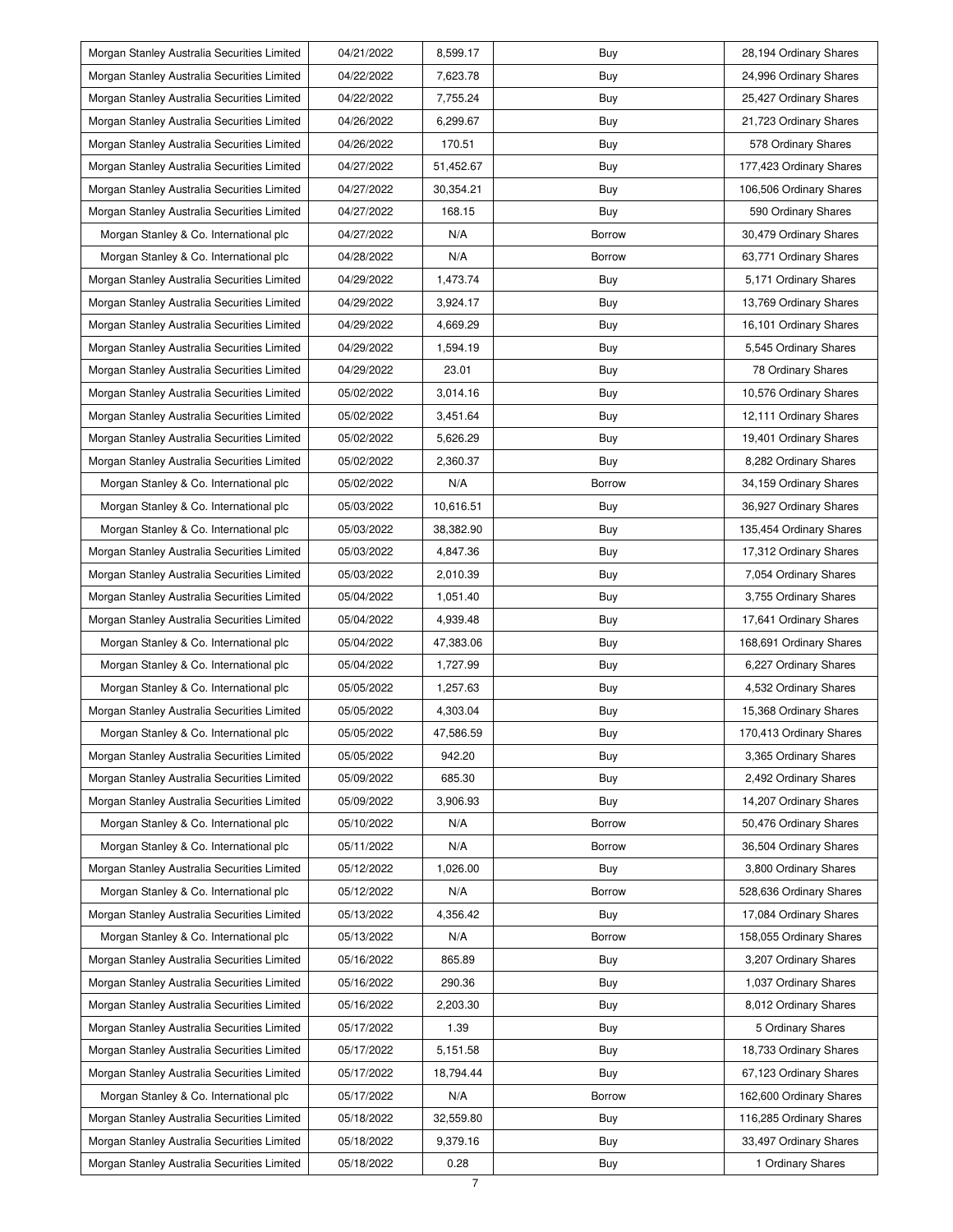| Morgan Stanley & Co. International plc      | 05/18/2022 | N/A       | Borrow                     | 88,989 Ordinary Shares     |
|---------------------------------------------|------------|-----------|----------------------------|----------------------------|
| Morgan Stanley Australia Securities Limited | 05/19/2022 | 2.16      | Buy                        | 8 Ordinary Shares          |
| Morgan Stanley Australia Securities Limited | 05/19/2022 | 16,365.24 | Buy                        | 60,612 Ordinary Shares     |
| Morgan Stanley Australia Securities Limited | 05/19/2022 | 10,747.83 | Buy                        | 39,083 Ordinary Shares     |
| Morgan Stanley Australia Securities Limited | 05/19/2022 | 11,737.28 | Buy                        | 42,681 Ordinary Shares     |
| Morgan Stanley Australia Securities Limited | 05/19/2022 | 0.28      | Buy                        | 1 Ordinary Shares          |
| Morgan Stanley & Co. International plc      | 05/19/2022 | N/A       | <b>Collateral Received</b> | 596,749 Ordinary Shares    |
| Morgan Stanley Australia Securities Limited | 05/20/2022 | 7,150.00  | Buy                        | 26,000 Ordinary Shares     |
| Morgan Stanley Australia Securities Limited | 05/20/2022 | 1.62      | Buy                        | 6 Ordinary Shares          |
| Morgan Stanley Australia Securities Limited | 05/20/2022 | 4.13      | Buy                        | 15 Ordinary Shares         |
| Morgan Stanley Australia Securities Limited | 05/20/2022 | 4,457.20  | Buy                        | 16,208 Ordinary Shares     |
| Morgan Stanley Australia Securities Limited | 05/20/2022 | 296.18    | Buy                        | 1,077 Ordinary Shares      |
| Morgan Stanley Australia Securities Limited | 05/20/2022 | 5,339.09  | Buy                        | 19,593 Ordinary Shares     |
| Morgan Stanley Australia Securities Limited | 05/23/2022 | 2.20      | Buy                        | 8 Ordinary Shares          |
| Morgan Stanley Australia Securities Limited | 05/24/2022 | 5,660.01  | Buy                        | 20,963 Ordinary Shares     |
| Morgan Stanley Australia Securities Limited | 05/24/2022 | 1,398.49  | Buy                        | 5,228 Ordinary Shares      |
| Morgan Stanley Australia Securities Limited | 05/24/2022 | 6.038.29  | Buy                        | 22,786 Ordinary Shares     |
| Morgan Stanley Australia Securities Limited | 05/24/2022 | 5,031.72  | Buy                        | 18,636 Ordinary Shares     |
| Morgan Stanley Australia Securities Limited | 05/24/2022 | 4,099.41  | Buy                        | 15,183 Ordinary Shares     |
| Morgan Stanley Australia Securities Limited | 05/25/2022 | 11.96     | Buy                        | 46 Ordinary Shares         |
| Morgan Stanley Australia Securities Limited | 05/25/2022 | 5,403.51  | Buy                        | 20,013 Ordinary Shares     |
| Morgan Stanley Australia Securities Limited | 05/25/2022 | 127.33    | Buy                        | 476 Ordinary Shares        |
| Morgan Stanley & Co. International plc      | 05/25/2022 | N/A       | <b>Borrow</b>              | 26,112,747 Ordinary Shares |

#### **6. Associates**

The reasons the persons named in paragraph 3 above are associates of the substantial holder are as follows:

| Name and ACN/ARSN (if applicable)           | Nature of association                                                           |
|---------------------------------------------|---------------------------------------------------------------------------------|
| Morgan Stanley & Co. International plc      | Its a body corporate controlled by each upstream entity as listed in Annexure A |
| Morgan Stanley Australia Securities Limited | Its a body corporate controlled by each upstream entity as listed in Annexure A |
| Parametric Portfolio Associates LLC         | Its a body corporate controlled by each upstream entity as listed in Annexure A |

#### **7. Addresses**

The addresses of persons named in this form are as follows:

| Name                                        | <b>Address</b>                                                                                     |
|---------------------------------------------|----------------------------------------------------------------------------------------------------|
| Morgan Stanley                              | 1585 Broadway, New York, New York, 10036, USA.                                                     |
| Morgan Stanley & Co. International plc      | Legal & Compliance Department, 25 Cabot Square, Canary Wharf, London, E14 4QA,<br>IUNITED KINGDOM. |
| Morgan Stanley Australia Securities Limited | Level 39, Chifley Tower, 2 Chifley Square, Sydney, 2000, AUSTRALIA.                                |
| Parametric Portfolio Associates LLC         | 800 Fifth Avenue, Suite 2800, Seattle, 98104, USA.                                                 |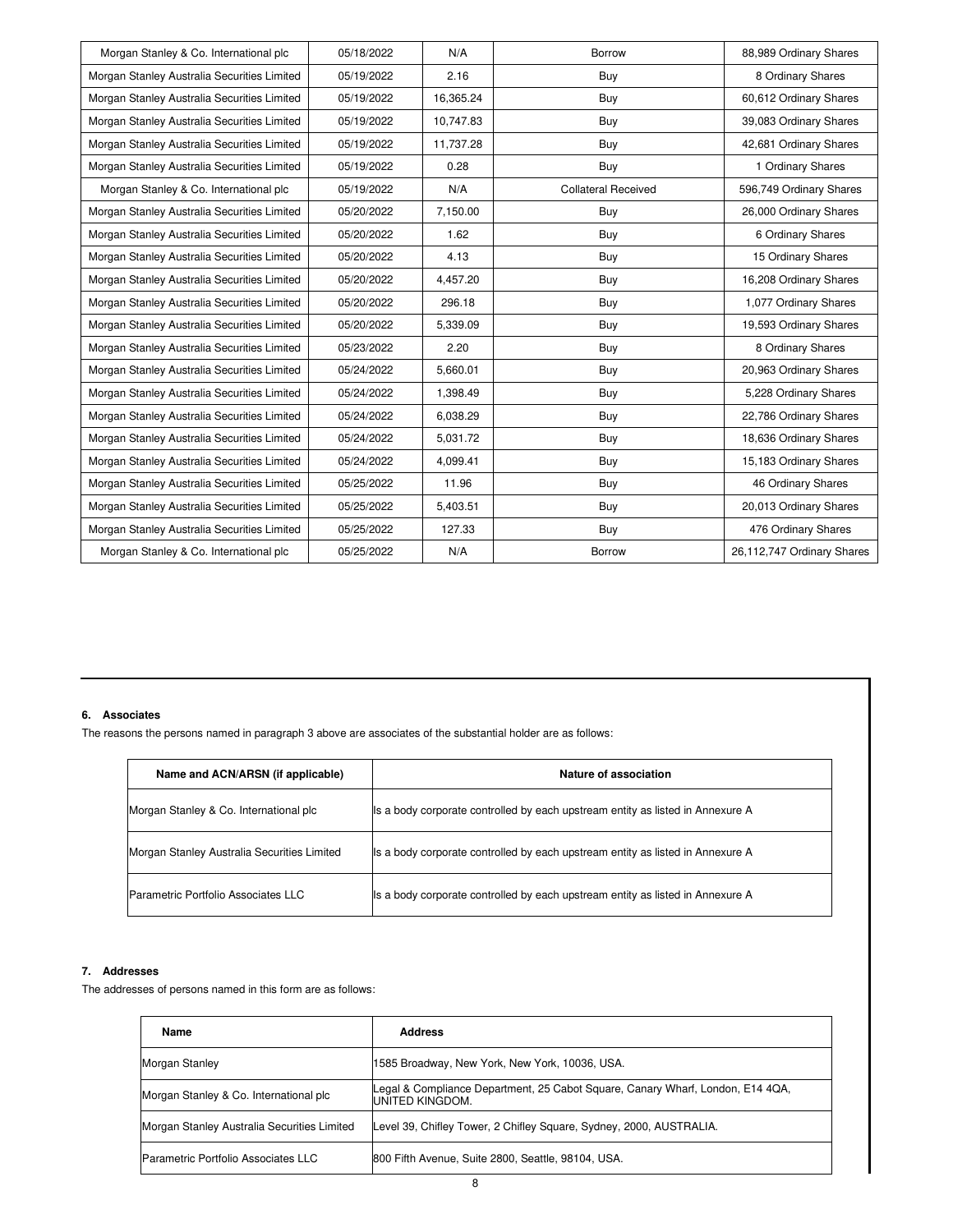#### **Signature**

| print name | Wilson Li |    | capacity | Vice President |
|------------|-----------|----|----------|----------------|
| sign here  |           | ៶៱ | date     | May 27, 2022   |
|            |           |    |          |                |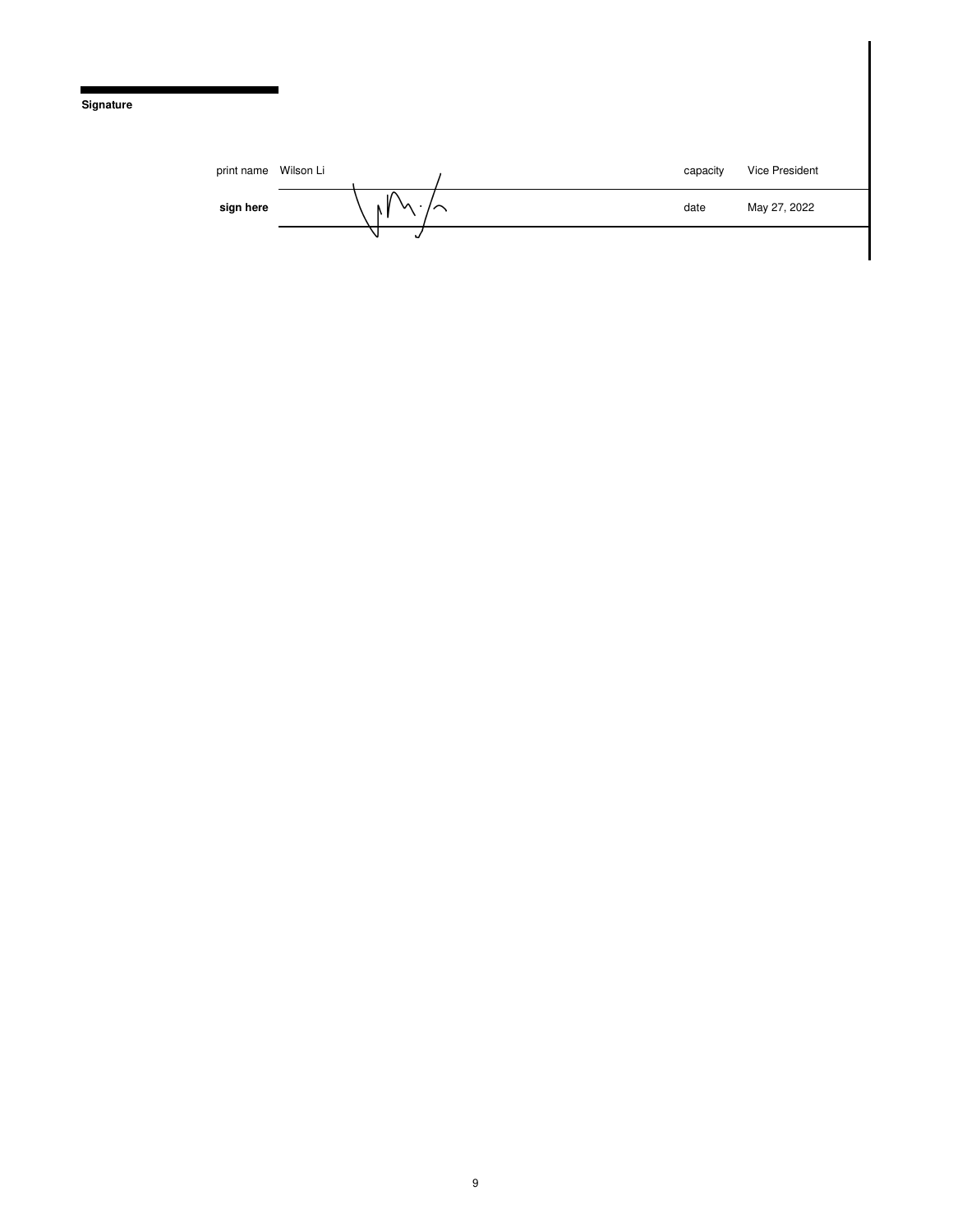#### **Annexure A**

List of Morgan Stanley and its subsidiaries that have a relevant interest or deemed to have a relevant interest in the shares or units stated in Section 3.



**Signature** 

| print name | Wilson Li |   | capacity | Vice President |
|------------|-----------|---|----------|----------------|
| sign here  |           | ∿ | date     | May 27, 2022   |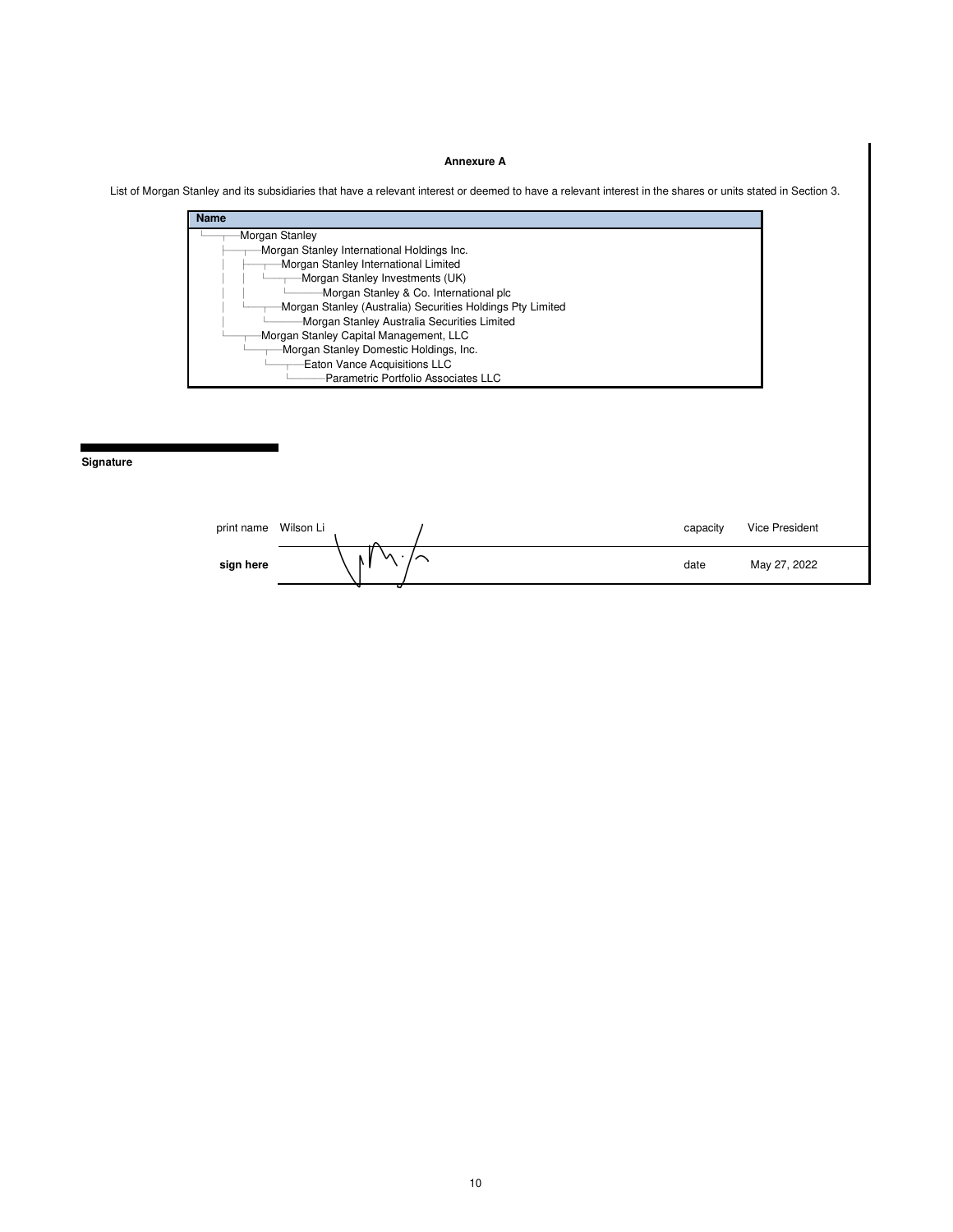#### **DIRECTIONS**

- (1) If there are a number of substantial holders with similar or related relevant interests (eg. a corporation and its related corporations, or the manager and trustee of an equity trust), the names could be included in an annexure to the form. If the relevant interests of a group of persons are essentially similar, they may be referred to throughout the form as a specifically named group if the membership of each group, with the names and addresses of members is clearly set out in paragraph 7 of the form.
- (2) See the definition of "associate" in section 9 of the Corporations Act 2001.
- (3) See the definition of "relevant interest" in sections 608 and 671B(7) of the Corporations Act 2001.
- (4) The voting shares of a company constitute one class unless divided into separate classes.
- (5) The total number of votes attached to all the voting shares in the company or voting interests in the scheme (if any) that the person or an associate has a relevant interest in.
- (6) The person's votes divided by the total votes in the body corporate or scheme multiplied by 100.
- (7) Include details of:
	- (a) any relevant agreement or other circumstances by which the relevant interest was acquired. If subsection 671B(4) applies, a copy of any document setting out the terms of any relevant agreement, and a statement by the person giving full and accurate details of any contract, scheme or arrangement, must accompany this form, together with a written statement certifying this contract, scheme or arrangement; and
	- (b) any qualification of the power of a person to exercise, control the exercise of, or influence the exercise of, the voting powers or disposal of the securities to which the relevant interest relates (indicating clearly the particular securities to which the qualification applies).

See the definition of "relevant agreement" in section 9 of the Corporations Act 2001.

- (8) If the substantial holder is unable to determine the identity of the person (eg. if the relevant interest arises because of an option) write "unknown.'"
- (9) Details of the consideration must include any and all benefits, moneys and other, that any person from whom a relevant interest was acquired has, or may, become entitled to receive in relation to that acquisition. Details must be included even if the benefit is conditional on the happening or not of a contingency. Details must be included of any benefit paid on behalf of the substantial holder or its associate in relation to the acquisitions, even if they are not paid directly to the person from whom the relevant interest was acquired.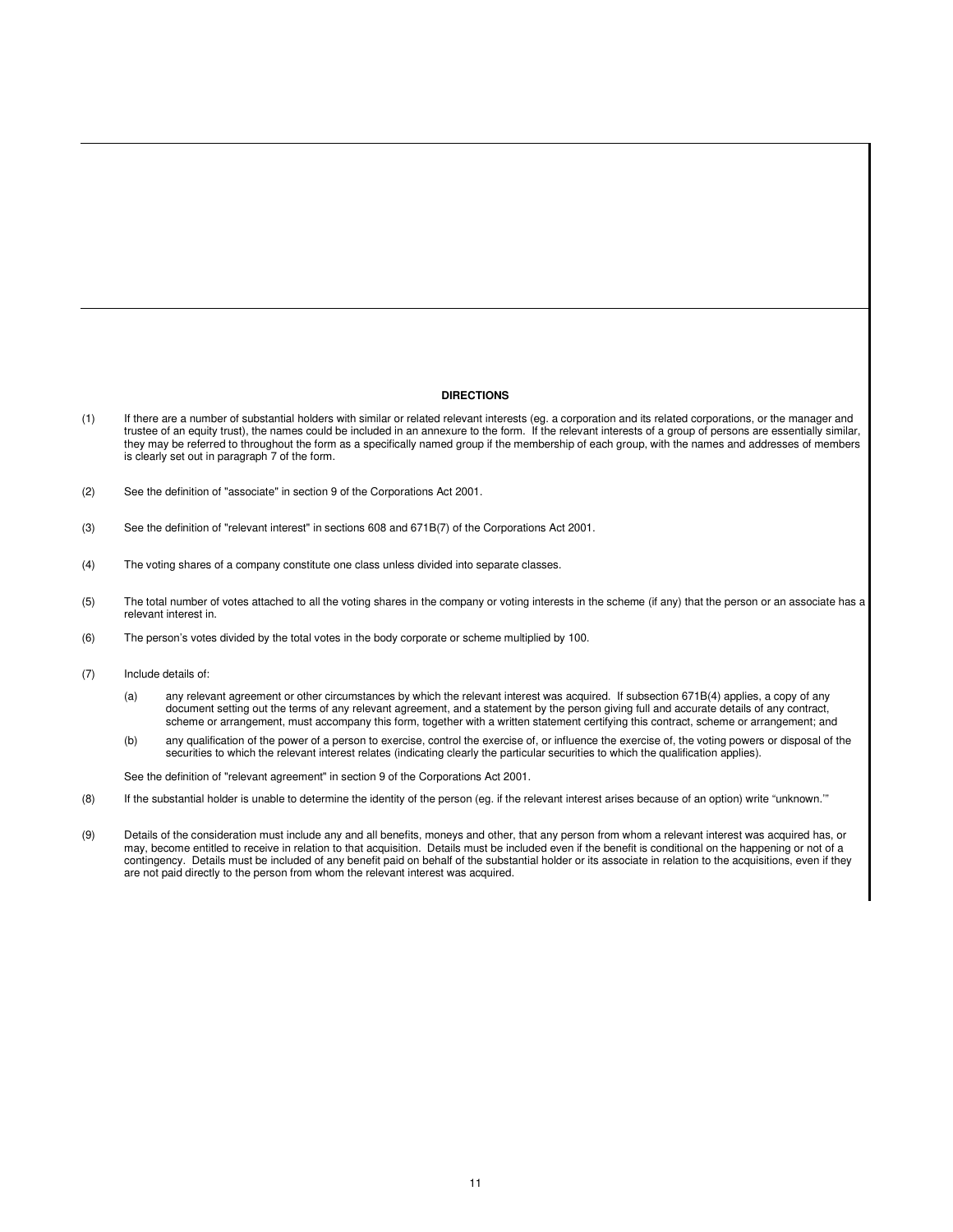# **GUIDE This guide does not form part of the prescribed form and is included by ASIC to assist you in completing and lodging form 603.**

| Signature                      |     |      |     | This form must be signed by either a director or a secretary of the substantial holder.                                                                                                            |
|--------------------------------|-----|------|-----|----------------------------------------------------------------------------------------------------------------------------------------------------------------------------------------------------|
|                                |     |      |     |                                                                                                                                                                                                    |
| <b>Lodging period</b>          | Nil |      |     |                                                                                                                                                                                                    |
| <b>Lodging Fee</b>             | Nil |      |     |                                                                                                                                                                                                    |
| Other forms to be<br>completed | Nil |      |     |                                                                                                                                                                                                    |
| <b>Additional information</b>  | (a) |      |     | If additional space is required to complete a question, the information may be included on a separate piece of<br>paper annexed to the form.                                                       |
|                                | (b) |      |     | This notice must be given to a listed company, or the responsible entity for a listed managed investment scheme.<br>A copy of this notice must also be given to each relevant securities exchange. |
|                                | (c) |      |     | The person must give a copy of this notice:                                                                                                                                                        |
|                                |     | (i)  |     | within 2 business days after they become aware of the information; or                                                                                                                              |
|                                |     | (ii) |     | by 9.30 am on the next trading day of the relevant securities exchange after they become aware of the<br>information if:                                                                           |
|                                |     |      | (A) | a takeover bid is made for voting shares in the company or voting interests in the scheme; and                                                                                                     |
|                                |     |      | (B) | the person becomes aware of the information during the bid period.                                                                                                                                 |
| Annexures                      |     |      |     | To make any annexure conform to the regulations, you must                                                                                                                                          |
|                                | 1   |      |     | use A4 size paper of white or light pastel colour with a margin of at least 10mm on all sides                                                                                                      |
|                                | 2   |      |     | show the corporation name and ACN or ARBN                                                                                                                                                          |
|                                | 3   |      |     | number the pages consecutively                                                                                                                                                                     |
|                                | 4   |      |     | print or type in BLOCK letters in dark blue or black ink so that the document is clearly legible when photocopied                                                                                  |
|                                | 5   |      |     | identify the annexure with a mark such as A, B, C, etc.                                                                                                                                            |
|                                | 6   |      |     | endorse the annexure with the words:<br>This is annexure (mark) of (number) pages referred to in form (form number and title)                                                                      |
|                                | 7   |      |     | sign and date the annexure.                                                                                                                                                                        |
|                                |     |      |     | The annexure must be signed by the same person(s) who signed the form.                                                                                                                             |
|                                |     |      |     |                                                                                                                                                                                                    |
|                                |     |      |     |                                                                                                                                                                                                    |

**Information in this guide is intended as a guide only. Please consult your accountant or solicitor for further advice.**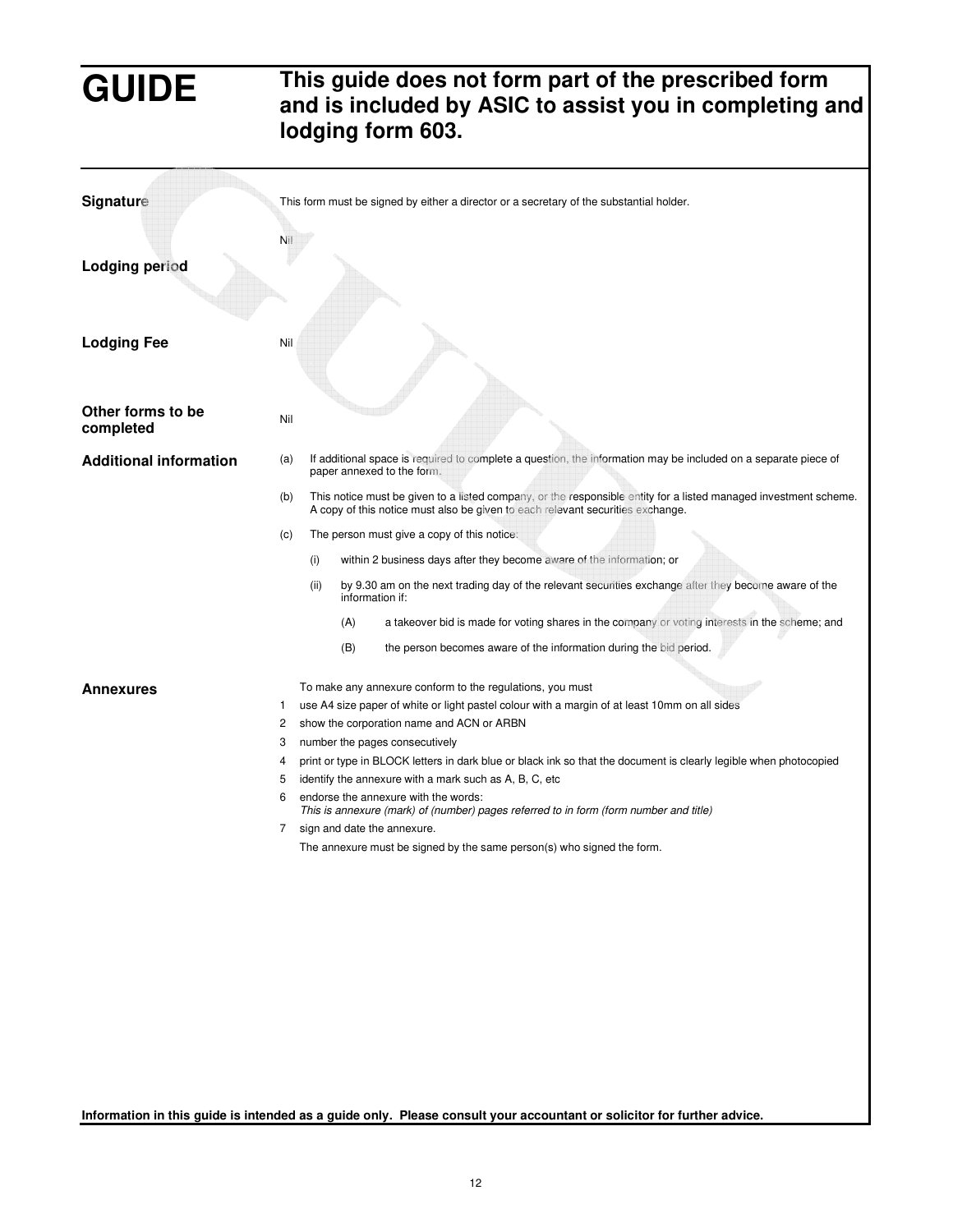### **Annexure B:**

*This is Annexure B referred to in the Form 603: Notice of becoming a substantial holder issued by Morgan Stanley and its subsidiaries. The following is description of the securities lending agreements referenced in the accompanying Form 603.* 

| <b>Schedule</b>                                                                                                                                           |                                                                 |  |
|-----------------------------------------------------------------------------------------------------------------------------------------------------------|-----------------------------------------------------------------|--|
| <b>Type of Agreement</b>                                                                                                                                  | <b>Global Master Securities Lending Agreement</b>               |  |
| Parties to agreement                                                                                                                                      | Morgan Stanley & Co. International plc and JPMORGAN CHASE BANK, |  |
|                                                                                                                                                           | N.A.                                                            |  |
| <b>Transfer Date</b>                                                                                                                                      | 20220516; 20220523; 20220525;                                   |  |
| <b>Holder of Voting Rights</b>                                                                                                                            | <b>Borrower</b>                                                 |  |
| Are there any restrictions on voting rights?                                                                                                              | Yes/No                                                          |  |
| If yes, detail Not applicable                                                                                                                             |                                                                 |  |
| <b>Scheduled Return Date (if any)</b>                                                                                                                     | Open                                                            |  |
|                                                                                                                                                           |                                                                 |  |
| Does the borrower have the right to return early?                                                                                                         | Yes/No                                                          |  |
| If yes, detail The Borrower is entitled at any time to terminate a Loan and to redeliver all and any Equivalent Securities due and outstanding to the     |                                                                 |  |
| Lender in accordance with the Lender's instructions.                                                                                                      |                                                                 |  |
| Does the lender have the right to recall early?                                                                                                           | Yes <del>/No</del>                                              |  |
| If yes, detail The Lender is entitled to terminate a Loan and to call for the redelivery of all or any Equivalent Securities at any time by giving notice |                                                                 |  |
| on any Business Day of not less than the standard settlement time for such Equivalent Securities on the exchange or in the clearing organisation          |                                                                 |  |
| through which the Loaned Securities were originally delivered.                                                                                            |                                                                 |  |
| Will the securities be returned on settlement?                                                                                                            | Yes <del>/No</del>                                              |  |
| If yes, detail any exceptions If the Borrower does not redeliver Equivalent Securities in accordance with the Agreement, the Lender may by                |                                                                 |  |
| written notice to Borrower terminate the Loan forthwith and the Parties' delivery and payment obligations in respect thereof.                             |                                                                 |  |

| <b>Schedule</b>                                                                                                                                           |                                                                  |  |
|-----------------------------------------------------------------------------------------------------------------------------------------------------------|------------------------------------------------------------------|--|
| <b>Type of Agreement</b>                                                                                                                                  | <b>Global Master Securities Lending Agreement</b>                |  |
| Parties to agreement                                                                                                                                      | Morgan Stanley & Co. International plc and STATE STREET BANK AND |  |
|                                                                                                                                                           | <b>TRUST COMPANY</b>                                             |  |
| <b>Transfer Date</b>                                                                                                                                      | 20220103:                                                        |  |
| <b>Holder of Voting Rights</b>                                                                                                                            | <b>Borrower</b>                                                  |  |
| Are there any restrictions on voting rights?                                                                                                              | Yes/No                                                           |  |
| If yes, detail Not applicable                                                                                                                             |                                                                  |  |
| <b>Scheduled Return Date (if any)</b>                                                                                                                     | Open                                                             |  |
|                                                                                                                                                           |                                                                  |  |
| Does the borrower have the right to return early?                                                                                                         | Yes/No                                                           |  |
| If yes, detail The Borrower is entitled at any time to terminate a Loan and to redeliver all and any Equivalent Securities due and outstanding to the     |                                                                  |  |
| Lender in accordance with the Lender's instructions.                                                                                                      |                                                                  |  |
| Does the lender have the right to recall early?                                                                                                           | Yes/No                                                           |  |
| If yes, detail The Lender is entitled to terminate a Loan and to call for the redelivery of all or any Equivalent Securities at any time by giving notice |                                                                  |  |
| on any Business Day of not less than the standard settlement time for such Equivalent Securities on the exchange or in the clearing organisation          |                                                                  |  |
| through which the Loaned Securities were originally delivered.                                                                                            |                                                                  |  |
| Will the securities be returned on settlement?                                                                                                            | Yes <del>/No</del>                                               |  |
| If yes, detail any exceptions If the Borrower does not redeliver Equivalent Securities in accordance with the Agreement, the Lender may by                |                                                                  |  |
| written notice to Borrower terminate the Loan forthwith and the Parties' delivery and payment obligations in respect thereof.                             |                                                                  |  |

| <b>Schedule</b>                                                                                                                                           |                                                               |  |
|-----------------------------------------------------------------------------------------------------------------------------------------------------------|---------------------------------------------------------------|--|
| <b>Type of Agreement</b>                                                                                                                                  | <b>Global Master Securities Lending Agreement</b>             |  |
| Parties to agreement                                                                                                                                      | Morgan Stanley & Co. International plc and THE NORTHERN TRUST |  |
|                                                                                                                                                           | <b>COMPANY</b>                                                |  |
| <b>Transfer Date</b>                                                                                                                                      | 20220103;                                                     |  |
| <b>Holder of Voting Rights</b>                                                                                                                            | <b>Borrower</b>                                               |  |
| Are there any restrictions on voting rights?                                                                                                              | Yes/No                                                        |  |
| If yes, detail Not applicable                                                                                                                             |                                                               |  |
| Scheduled Return Date (if any)                                                                                                                            | Open                                                          |  |
|                                                                                                                                                           |                                                               |  |
| Does the borrower have the right to return early?                                                                                                         | Yes/No                                                        |  |
| If yes, detail The Borrower is entitled at any time to terminate a Loan and to redeliver all and any Equivalent Securities due and outstanding to the     |                                                               |  |
| Lender in accordance with the Lender's instructions.                                                                                                      |                                                               |  |
| Yes/No<br>Does the lender have the right to recall early?                                                                                                 |                                                               |  |
| If yes, detail The Lender is entitled to terminate a Loan and to call for the redelivery of all or any Equivalent Securities at any time by giving notice |                                                               |  |
| on any Business Day of not less than the standard settlement time for such Equivalent Securities on the exchange or in the clearing organisation          |                                                               |  |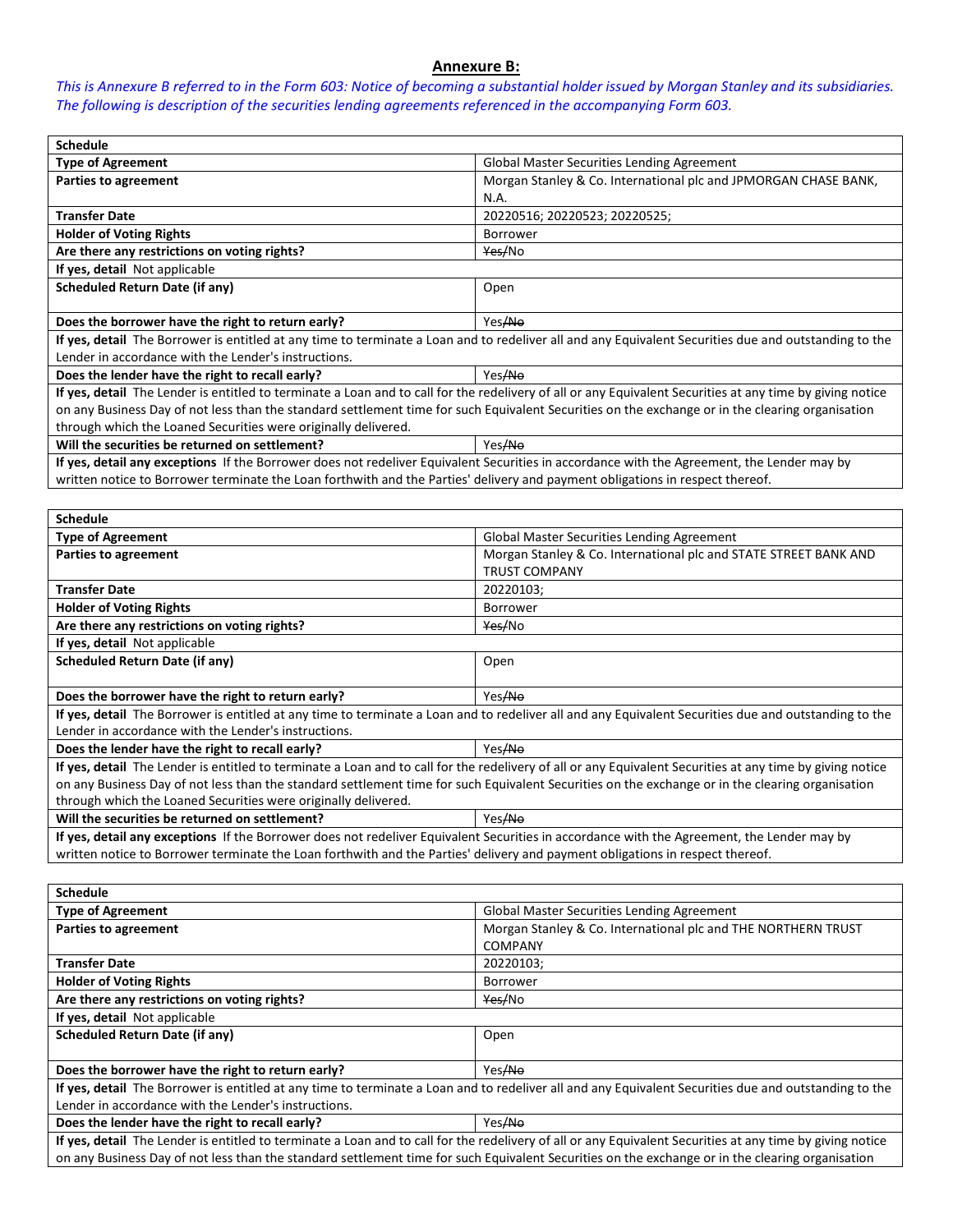| through which the Loaned Securities were originally delivered.                                                                             |                    |
|--------------------------------------------------------------------------------------------------------------------------------------------|--------------------|
| Will the securities be returned on settlement?                                                                                             | Yes <del>/No</del> |
| If yes, detail any exceptions If the Borrower does not redeliver Equivalent Securities in accordance with the Agreement, the Lender may by |                    |
| written notice to Borrower terminate the Loan forthwith and the Parties' delivery and payment obligations in respect thereof.              |                    |

| <b>Schedule</b>                                                                                                                                           |                                                                 |  |
|-----------------------------------------------------------------------------------------------------------------------------------------------------------|-----------------------------------------------------------------|--|
| <b>Type of Agreement</b>                                                                                                                                  | <b>Global Master Securities Lending Agreement</b>               |  |
| Parties to agreement                                                                                                                                      | Morgan Stanley & Co. International plc and THE BANK OF NEW YORK |  |
|                                                                                                                                                           | MELLON                                                          |  |
| <b>Transfer Date</b>                                                                                                                                      | 20220103;                                                       |  |
| <b>Holder of Voting Rights</b>                                                                                                                            | Borrower                                                        |  |
| Are there any restrictions on voting rights?                                                                                                              | Yes/No                                                          |  |
| If yes, detail Not applicable                                                                                                                             |                                                                 |  |
| Scheduled Return Date (if any)                                                                                                                            | Open                                                            |  |
|                                                                                                                                                           |                                                                 |  |
| Does the borrower have the right to return early?                                                                                                         | Yes <del>/No</del>                                              |  |
| If yes, detail The Borrower is entitled at any time to terminate a Loan and to redeliver all and any Equivalent Securities due and outstanding to the     |                                                                 |  |
| Lender in accordance with the Lender's instructions.                                                                                                      |                                                                 |  |
| Does the lender have the right to recall early?                                                                                                           | Yes/No                                                          |  |
| If yes, detail The Lender is entitled to terminate a Loan and to call for the redelivery of all or any Equivalent Securities at any time by giving notice |                                                                 |  |
| on any Business Day of not less than the standard settlement time for such Equivalent Securities on the exchange or in the clearing organisation          |                                                                 |  |
| through which the Loaned Securities were originally delivered.                                                                                            |                                                                 |  |
| Will the securities be returned on settlement?                                                                                                            | Yes/No                                                          |  |
|                                                                                                                                                           |                                                                 |  |

**If yes, detail any exceptions** If the Borrower does not redeliver Equivalent Securities in accordance with the Agreement, the Lender may by written notice to Borrower terminate the Loan forthwith and the Parties' delivery and payment obligations in respect thereof.

| <b>Schedule</b>                                                                                                                                        |                                                                    |  |  |
|--------------------------------------------------------------------------------------------------------------------------------------------------------|--------------------------------------------------------------------|--|--|
| <b>Type of Agreement</b>                                                                                                                               | Australian Master Securities Lending Agreement                     |  |  |
| <b>Parties to agreement</b>                                                                                                                            | Morgan Stanley Australia Securities Limited and NATIONAL AUSTRALIA |  |  |
|                                                                                                                                                        | <b>BANK LIMITED</b>                                                |  |  |
| <b>Transfer Date</b>                                                                                                                                   | 20220103; 20220331;                                                |  |  |
| <b>Holder of Voting Rights</b>                                                                                                                         | Borrower                                                           |  |  |
| Are there any restrictions on voting rights?                                                                                                           | Yes/No                                                             |  |  |
| If yes, detail Not applicable                                                                                                                          |                                                                    |  |  |
| <b>Scheduled Return Date (if any)</b>                                                                                                                  | Open                                                               |  |  |
|                                                                                                                                                        |                                                                    |  |  |
| Does the borrower have the right to return early?                                                                                                      | Yes/No                                                             |  |  |
| If yes, detail The Borrower shall be entitled at any time to terminate a particular loan of Securities and to redeliver all and any Equivalent         |                                                                    |  |  |
| Securities due and outstanding to the Lender in accordance with the Lender's instructions.                                                             |                                                                    |  |  |
| Does the lender have the right to recall early?                                                                                                        | Yes/No                                                             |  |  |
| If yes, detail The Lender may call for the redelivery of all or any Equivalent Securities at any time by giving notice on any Business Day of not less |                                                                    |  |  |
| than the Standard Settlement Time for such Equivalent Securities or the equivalent time on the exchange or in the clearing organisation through        |                                                                    |  |  |
| which the relevant borrowed Securities were originally delivered.                                                                                      |                                                                    |  |  |
| Will the securities be returned on settlement?                                                                                                         | Yes/No                                                             |  |  |
| If yes, detail any exceptions If an Event of Default occurs in relation to either Party, the Parties' delivery and payment obligations shall be        |                                                                    |  |  |
| accelerated so as to require performance thereof at the time such Event of Default occurs. In such event the Relevant Value of the Securities to be    |                                                                    |  |  |
| delivered by each Party shall be established and on the basis of the Relevant Values so established, an account shall be taken of what is due from     |                                                                    |  |  |
| each Party to the other and the sums due from one Party shall be set-off against the sums due from the other and only the balance of the account       |                                                                    |  |  |
| shall be payable.                                                                                                                                      |                                                                    |  |  |
|                                                                                                                                                        |                                                                    |  |  |
| <b>Schedule</b>                                                                                                                                        |                                                                    |  |  |
| <b>Type of Agreement</b>                                                                                                                               | Australian Master Securities Lending Agreement                     |  |  |
| <b>Parties to agreement</b>                                                                                                                            | Morgan Stanley Australia Securities Limited and JPMORGAN CHASE     |  |  |
|                                                                                                                                                        | BANK, N.A.                                                         |  |  |
| <b>Transfer Date</b>                                                                                                                                   | 20220103;                                                          |  |  |
| <b>Holder of Voting Rights</b>                                                                                                                         | Borrower                                                           |  |  |
| Are there any restrictions on voting rights?                                                                                                           | Yes/No                                                             |  |  |
| If yes, detail Not applicable                                                                                                                          |                                                                    |  |  |
| <b>Scheduled Return Date (if any)</b>                                                                                                                  | Open                                                               |  |  |

**Does the borrower have the right to return early?** Yes/No **If yes, detail** The Borrower shall be entitled at any time to terminate a particular loan of Securities and to redeliver all and any Equivalent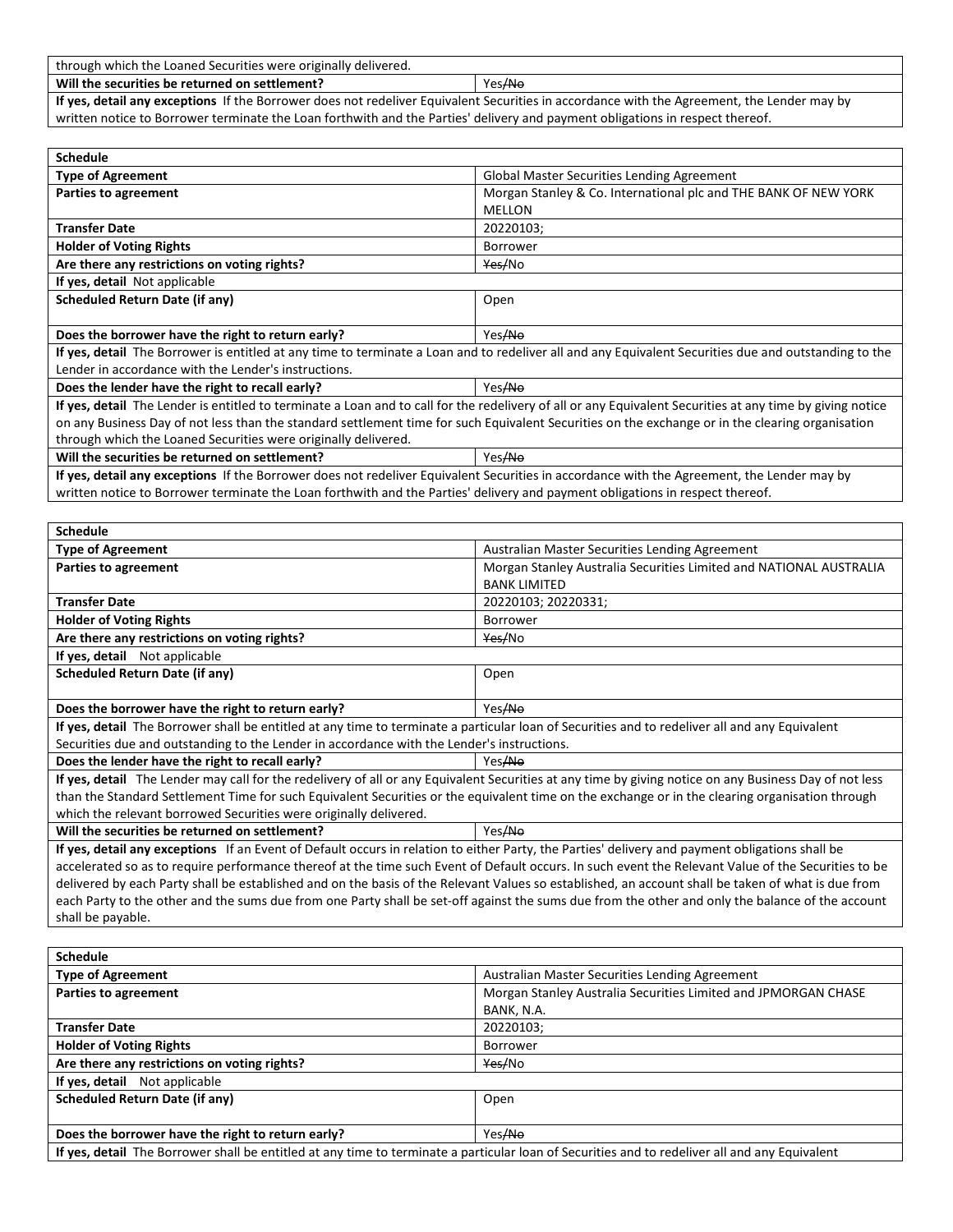Securities due and outstanding to the Lender in accordance with the Lender's instructions.

**Does the lender have the right to recall early?**  $\vert$  Yes/No

**Schedule** 

**If yes, detail** The Lender may call for the redelivery of all or any Equivalent Securities at any time by giving notice on any Business Day of not less than the Standard Settlement Time for such Equivalent Securities or the equivalent time on the exchange or in the clearing organisation through which the relevant borrowed Securities were originally delivered.

**Will the securities be returned on settlement?**  $\left\{\n \begin{array}{ccc}\n \text{Yes/No} \\
\end{array}\n \right.$ 

**If yes, detail any exceptions** If an Event of Default occurs in relation to either Party, the Parties' delivery and payment obligations shall be accelerated so as to require performance thereof at the time such Event of Default occurs. In such event the Relevant Value of the Securities to be delivered by each Party shall be established and on the basis of the Relevant Values so established, an account shall be taken of what is due from each Party to the other and the sums due from one Party shall be set-off against the sums due from the other and only the balance of the account shall be payable.

| <b>Schedule</b>                                                                                                                                      |                                                                       |  |
|------------------------------------------------------------------------------------------------------------------------------------------------------|-----------------------------------------------------------------------|--|
| <b>Type of Agreement</b>                                                                                                                             | International Prime Brokerage Agreement                               |  |
| Parties to agreement                                                                                                                                 | Morgan Stanley & Co. International plc for itself and as agent and    |  |
|                                                                                                                                                      | trustee for and on behalf of the other Morgan Stanley Companies and   |  |
|                                                                                                                                                      | EQUITY TRUSTEES LIMITED AS TRUSTEE FOR L1 CAPITAL LONG SHORT          |  |
|                                                                                                                                                      | <b>FUND</b>                                                           |  |
| <b>Transfer Date</b>                                                                                                                                 | 20220525;                                                             |  |
| <b>Holder of Voting Rights</b>                                                                                                                       | Prime broker has the right to vote securities rehypothecated from the |  |
|                                                                                                                                                      | Client.                                                               |  |
| Are there any restrictions on voting rights?                                                                                                         | Yes/No                                                                |  |
| If yes, detail Not applicable                                                                                                                        |                                                                       |  |
| <b>Scheduled Return Date (if any)</b>                                                                                                                | Open                                                                  |  |
|                                                                                                                                                      |                                                                       |  |
| Does the borrower have the right to return early?                                                                                                    | Yes ANO                                                               |  |
| If yes, detail Prime broker may return shares which were rehypothecated from the client at any time.                                                 |                                                                       |  |
| Does the lender have the right to recall early?                                                                                                      | Yes <del>/No</del>                                                    |  |
| If yes, detail Prime broker will be required to return to the client shares rehypothecated from the client's account upon a sale of those shares by  |                                                                       |  |
| the client.                                                                                                                                          |                                                                       |  |
| Will the securities be returned on settlement?                                                                                                       | Yes ANO                                                               |  |
| If yes, detail any exceptions Upon an Event of Default, the default market value of all Equivalent Securities to be delivered will be determined and |                                                                       |  |
| on the basis of the amounts so established, an account shall be taken of what is due from each party to the other. The amounts due from one          |                                                                       |  |

party shall be set off against the amounts due from the other party and only the balance of the account shall be payable.

| <b>Schedule</b>                                                                                                                                      |                                                                       |  |  |
|------------------------------------------------------------------------------------------------------------------------------------------------------|-----------------------------------------------------------------------|--|--|
| <b>Type of Agreement</b>                                                                                                                             | International Prime Brokerage Agreement                               |  |  |
| Parties to agreement                                                                                                                                 | Morgan Stanley & Co. International plc for itself and as agent and    |  |  |
|                                                                                                                                                      | trustee for and on behalf of the other Morgan Stanley Companies and   |  |  |
|                                                                                                                                                      | <b>COWEN INTERNATIONAL LIMITED</b>                                    |  |  |
| <b>Transfer Date</b>                                                                                                                                 | 20220524;                                                             |  |  |
| <b>Holder of Voting Rights</b>                                                                                                                       | Prime broker has the right to vote securities rehypothecated from the |  |  |
|                                                                                                                                                      | Client.                                                               |  |  |
| Are there any restrictions on voting rights?                                                                                                         | Yes/No                                                                |  |  |
| If yes, detail Not applicable                                                                                                                        |                                                                       |  |  |
| <b>Scheduled Return Date (if any)</b>                                                                                                                | Open                                                                  |  |  |
|                                                                                                                                                      |                                                                       |  |  |
| Does the borrower have the right to return early?                                                                                                    | Yes/No                                                                |  |  |
| If yes, detail Prime broker may return shares which were rehypothecated from the client at any time.                                                 |                                                                       |  |  |
| Does the lender have the right to recall early?                                                                                                      | Yes/No                                                                |  |  |
| If yes, detail Prime broker will be required to return to the client shares rehypothecated from the client's account upon a sale of those shares by  |                                                                       |  |  |
| the client.                                                                                                                                          |                                                                       |  |  |
| Will the securities be returned on settlement?                                                                                                       | Yes/No                                                                |  |  |
| If yes, detail any exceptions Upon an Event of Default, the default market value of all Equivalent Securities to be delivered will be determined and |                                                                       |  |  |
| on the basis of the amounts so established, an account shall be taken of what is due from each party to the other. The amounts due from one          |                                                                       |  |  |
| party shall be set off against the amounts due from the other party and only the balance of the account shall be payable.                            |                                                                       |  |  |

| scrieguie                |                                                                     |
|--------------------------|---------------------------------------------------------------------|
| <b>Type of Agreement</b> | International Prime Brokerage Agreement                             |
| Parties to agreement     | Morgan Stanley & Co. International plc for itself and as agent and  |
|                          | trustee for and on behalf of the other Morgan Stanley Companies and |
|                          | L1 CAPITAL LONG SHORT (MASTER) FUND                                 |
| <b>Transfer Date</b>     | 20220525;                                                           |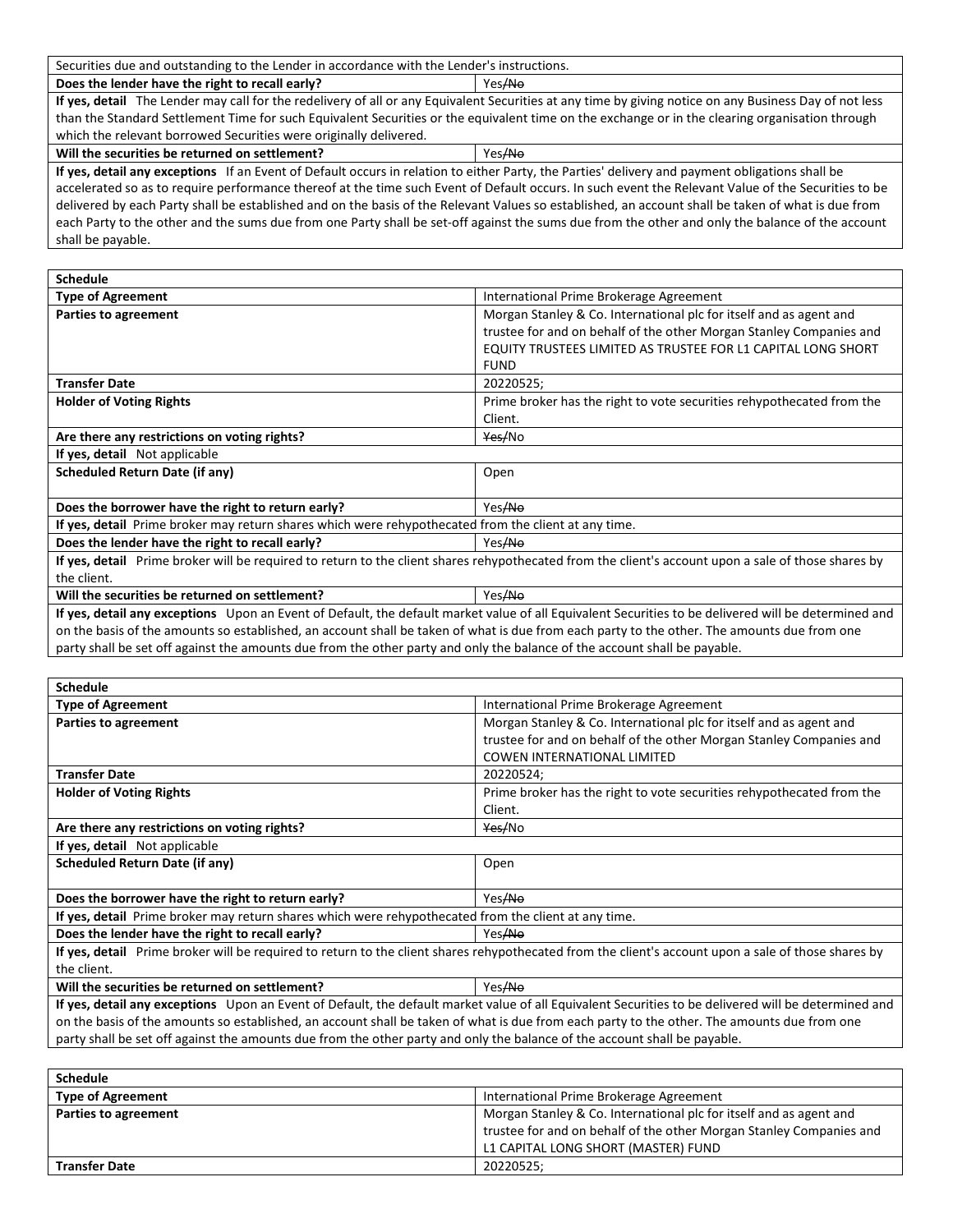| <b>Holder of Voting Rights</b>                                                                                                                       | Prime broker has the right to vote securities rehypothecated from the |  |
|------------------------------------------------------------------------------------------------------------------------------------------------------|-----------------------------------------------------------------------|--|
|                                                                                                                                                      | Client.                                                               |  |
| Are there any restrictions on voting rights?                                                                                                         | Yes/No                                                                |  |
| If yes, detail Not applicable                                                                                                                        |                                                                       |  |
| Scheduled Return Date (if any)                                                                                                                       | Open                                                                  |  |
|                                                                                                                                                      |                                                                       |  |
| Does the borrower have the right to return early?                                                                                                    | Yes ANO                                                               |  |
| If yes, detail Prime broker may return shares which were rehypothecated from the client at any time.                                                 |                                                                       |  |
| Does the lender have the right to recall early?                                                                                                      | Yes/No                                                                |  |
| If yes, detail Prime broker will be required to return to the client shares rehypothecated from the client's account upon a sale of those shares by  |                                                                       |  |
| the client.                                                                                                                                          |                                                                       |  |
| Will the securities be returned on settlement?                                                                                                       | Yes/No                                                                |  |
| If yes, detail any exceptions Upon an Event of Default, the default market value of all Equivalent Securities to be delivered will be determined and |                                                                       |  |

on the basis of the amounts so established, an account shall be taken of what is due from each party to the other. The amounts due from one party shall be set off against the amounts due from the other party and only the balance of the account shall be payable.

| <b>Schedule</b>                                                                                                                                      |                                                                       |  |  |
|------------------------------------------------------------------------------------------------------------------------------------------------------|-----------------------------------------------------------------------|--|--|
| <b>Type of Agreement</b>                                                                                                                             | International Prime Brokerage Agreement                               |  |  |
| Parties to agreement                                                                                                                                 | Morgan Stanley & Co. International plc for itself and as agent and    |  |  |
|                                                                                                                                                      | trustee for and on behalf of the other Morgan Stanley Companies and   |  |  |
|                                                                                                                                                      | L1 LONG SHORT FUND LIMITED                                            |  |  |
| <b>Transfer Date</b>                                                                                                                                 | 20220525;                                                             |  |  |
| <b>Holder of Voting Rights</b>                                                                                                                       | Prime broker has the right to vote securities rehypothecated from the |  |  |
|                                                                                                                                                      | Client.                                                               |  |  |
| Are there any restrictions on voting rights?                                                                                                         | Yes/No                                                                |  |  |
| If yes, detail Not applicable                                                                                                                        |                                                                       |  |  |
| <b>Scheduled Return Date (if any)</b>                                                                                                                | Open                                                                  |  |  |
|                                                                                                                                                      |                                                                       |  |  |
| Does the borrower have the right to return early?                                                                                                    | Yes/No                                                                |  |  |
| If yes, detail Prime broker may return shares which were rehypothecated from the client at any time.                                                 |                                                                       |  |  |
| Does the lender have the right to recall early?                                                                                                      | Yes/No                                                                |  |  |
| If yes, detail Prime broker will be required to return to the client shares rehypothecated from the client's account upon a sale of those shares by  |                                                                       |  |  |
| the client.                                                                                                                                          |                                                                       |  |  |
| Will the securities be returned on settlement?                                                                                                       | Yes/No                                                                |  |  |
| If yes, detail any exceptions Upon an Event of Default, the default market value of all Equivalent Securities to be delivered will be determined and |                                                                       |  |  |

on the basis of the amounts so established, an account shall be taken of what is due from each party to the other. The amounts due from one party shall be set off against the amounts due from the other party and only the balance of the account shall be payable.

| <b>Schedule</b>                                                                                                                                                                                                                                                                                     |                                                                       |  |  |  |
|-----------------------------------------------------------------------------------------------------------------------------------------------------------------------------------------------------------------------------------------------------------------------------------------------------|-----------------------------------------------------------------------|--|--|--|
| <b>Type of Agreement</b>                                                                                                                                                                                                                                                                            | International Prime Brokerage Agreement                               |  |  |  |
| Parties to agreement                                                                                                                                                                                                                                                                                | Morgan Stanley & Co. International plc for itself and as agent and    |  |  |  |
|                                                                                                                                                                                                                                                                                                     | trustee for and on behalf of the other Morgan Stanley Companies and   |  |  |  |
|                                                                                                                                                                                                                                                                                                     | TRAFALGAR TRADING FUND INC.                                           |  |  |  |
| <b>Transfer Date</b>                                                                                                                                                                                                                                                                                | 20220525;                                                             |  |  |  |
| <b>Holder of Voting Rights</b>                                                                                                                                                                                                                                                                      | Prime broker has the right to vote securities rehypothecated from the |  |  |  |
|                                                                                                                                                                                                                                                                                                     | Client.                                                               |  |  |  |
| Are there any restrictions on voting rights?                                                                                                                                                                                                                                                        | Yes/No                                                                |  |  |  |
| If yes, detail Not applicable                                                                                                                                                                                                                                                                       |                                                                       |  |  |  |
| Scheduled Return Date (if any)                                                                                                                                                                                                                                                                      | Open                                                                  |  |  |  |
|                                                                                                                                                                                                                                                                                                     |                                                                       |  |  |  |
| Does the borrower have the right to return early?                                                                                                                                                                                                                                                   | Yes/No                                                                |  |  |  |
| If yes, detail Prime broker may return shares which were rehypothecated from the client at any time.                                                                                                                                                                                                |                                                                       |  |  |  |
| Does the lender have the right to recall early?                                                                                                                                                                                                                                                     | Yes <del>/No</del>                                                    |  |  |  |
| If yes, detail Prime broker will be required to return to the client shares rehypothecated from the client's account upon a sale of those shares by                                                                                                                                                 |                                                                       |  |  |  |
| the client.                                                                                                                                                                                                                                                                                         |                                                                       |  |  |  |
| Will the securities be returned on settlement?                                                                                                                                                                                                                                                      | Yes/No                                                                |  |  |  |
| If yes, detail any exceptions Upon an Event of Default, the default market value of all Equivalent Securities to be delivered will be determined and<br>on the basis of the amounts so established, an account shall be taken of what is due from each party to the other. The amounts due from one |                                                                       |  |  |  |

party shall be set off against the amounts due from the other party and only the balance of the account shall be payable.